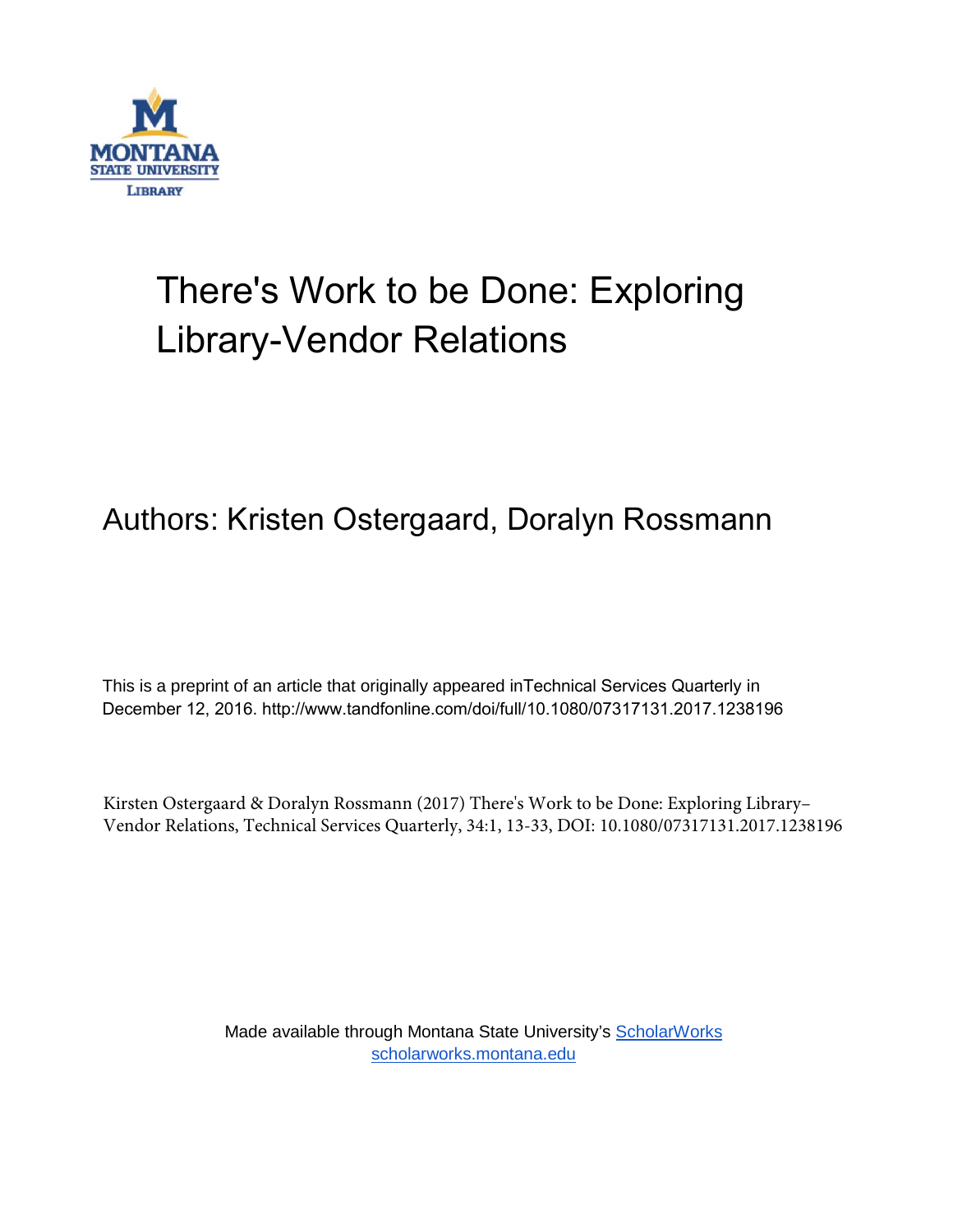# There's Work to be Done: Exploring Library–Vendor Relations

Kirsten Ostergaard & Doralyn Rossmann

Kirsten Ostergaard & Doralyn Rossmann (2017) There's Work to be Done: Exploring Library–Vendor Relations, Technical Services Quarterly, 34:1, 13-33, DOI: 10.1080/07317131.2017.1238196 <http://dx.doi.org/10.1080/07317131.2017.1238196>

## Abstract

Academic library and vendor professionals were surveyed to determine strengths and weaknesses of these relationships—revealing, in some cases, conflicting priorities. The two groups offered perspectives on communication preferences, organizational strategies, priorities, and local challenges. Trends emerging from the survey results highlight a need to explore the library–vendor relationship further. This article will be of interest to academic librarians and staff working regularly with vendors in acquisitions or collection management.

## Introduction

Academic librarians and staff in collection-development and acquisitions routinely work with vendors in order to learn about new products, trial and acquire database collections, maintain subscriptions, and troubleshoot access problems. As library collections are increasingly electronic, vendor-hosted, and growing in volume and breadth, the likelihood and frequency of communicating with vendors increases. Consequently, library and vendor relationships are evolving. Given these changes in the management and acquisition of electronic resources, there is a need to evaluate library– vendor relationships.

In order to assess the library– vendor relationship, the researchers crafted two online surveys: one for academic library librarians and staff, and another for vendors. The surveys were designed to reflect the higher education environment in the United States. Therefore, the call for participants was intended for individuals working for libraries in the United States and for vendors doing business with academic libraries in the United States. With the survey results, the researchers set out to answer:

- How do academic libraries organize and manage vendor relations?
- What challenges do academic libraries face when working with vendors?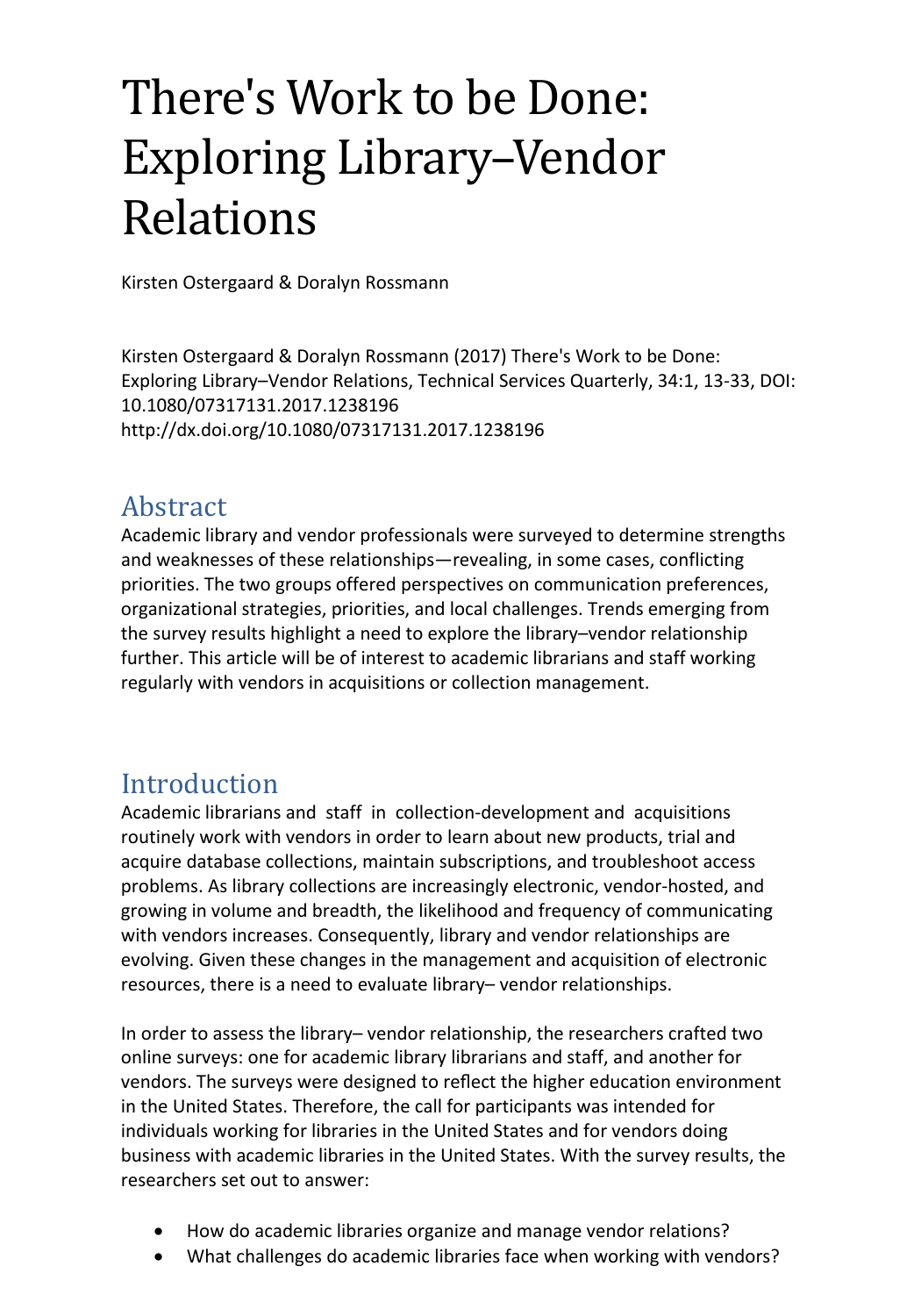- How do vendors organize and manage library relations?
- What pressures do vendors face when working with libraries?

The initial motivation for evaluating library– vendor relations stems from a local need to address challenges; namely, the time commitment and communication mechanisms in place with vendors at the Montana State University Library. The collection-development department at the Montana State University Library routinely works with over 50 vendors to provide access to various information resources including electronic journals, eBooks, databases, streaming-media collections, and datasets. These vendor communications include sales calls, database renewals, product or platform upgrade information, journalissue highlights, site visits, conference meetings, and technical access issues. As departmental responsibilities grow and change, it is important to review vendor relations practices and how libraries manage these relationships. This study attempts to understand the goals of the library– vendor business relationship and proposes some best practices for libraries and vendors to use in maintaining these relationships.

In this article, the term "vendor" is used to describe publishers and content aggregators and their employees such as sales representatives, account managers, sales directors, and marketing directors. These job titles reflect survey respondents' positions held at vendor companies. Additionally, the term "librarian" is used to represent the potential range of library professionals interacting with vendors including librarians, professionals, and classified staff.

## Literature review

Researchers and practitioners look to literature on the library– vendor relationship for analysis of relationship trends and an assessment of professional practices. Discussion has thus far focused on three key points: the nature of communication, disconnect in perceived benefits, and suggestions to improve librarian– vendor relationships.

The nature of the communication may have an effect on the librarian and vendor. The preferred communication style varies for many librarians depending on if it is about the vendor providing a good or a service. Here, a "good" is a journal article, database, eBook, and so on that a vendor provides to a library. A "service" by vendors would be setting up and troubleshooting access to subscriptions, answering questions, and so on. Regarding a good, Tenopir [\(2005\)](#page-14-0) observed, "One message is clear: librarians do not want to hear about new products over the telephone" (p. 42). Conversely, when librarians want customer service, they want it now. Considering a service, Flowers [\(2004\)](#page-13-0) noted:

If the vendor does not provide excellent service, the acquisitions staff will have much extra unnecessary work. Time is money and even a cheap price cannot make up for the time libraries spend acquiring or maintaining products from vendors with poor customer service. (p.436)

Raley and Smith [\(2006\)](#page-14-1) echoed this sentiment: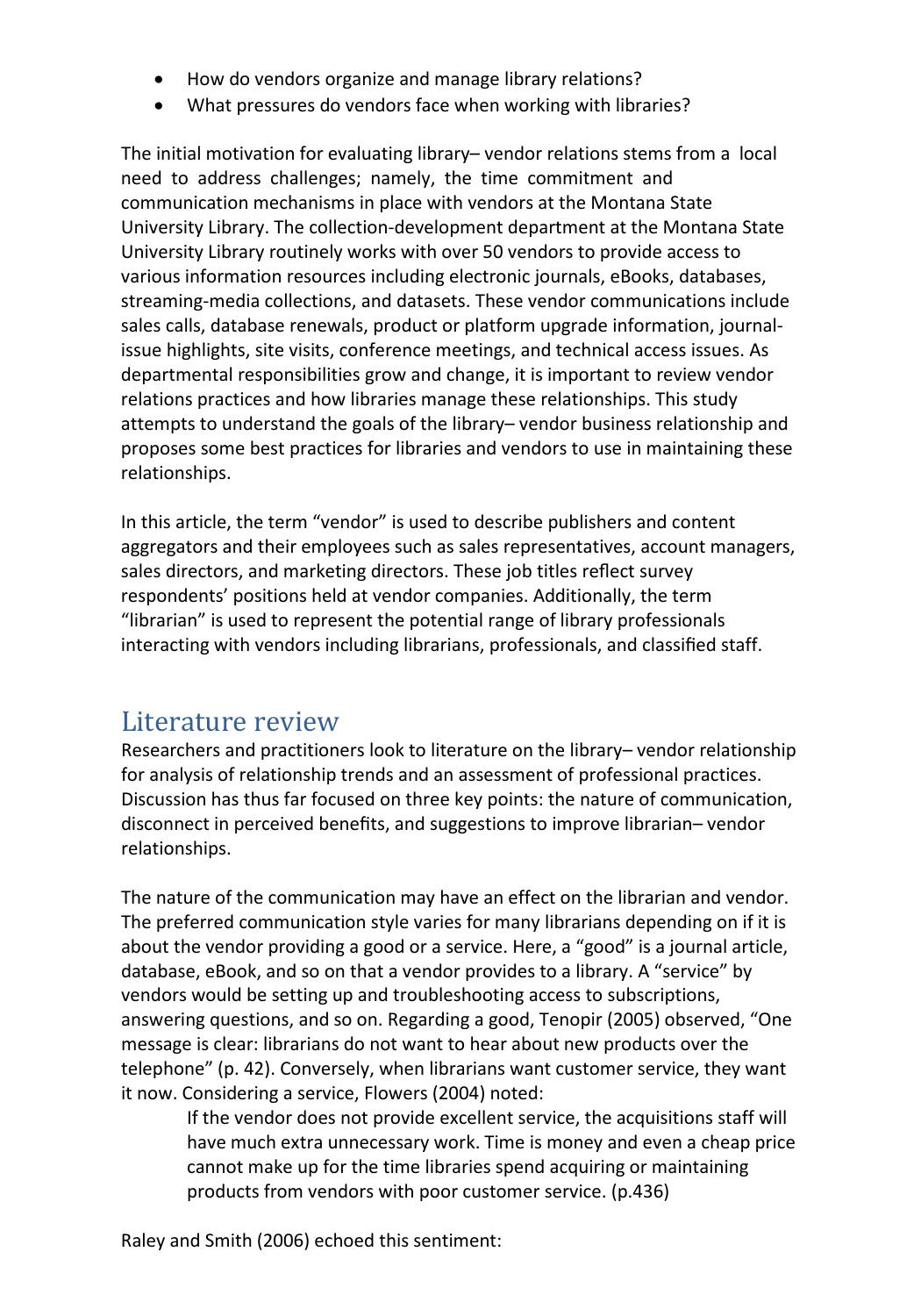A growing and disturbing phenomenon is the inability to obtain immediate technical support because the vendor requires that all technical support questions be e-mailed. Being unable to get immediate phone assistance can be a major problem for a college that is without access to their purchased databases. (p. 195)

They go on to say that regarding goods, "librarians share ... concerns regarding relationships with vendors. Most prefer communication via e-mail over telephone sales calls" (Raley & Smith, [2006,](#page-14-1) p. 199). For Courtney [\(2006\)](#page-13-1), the strength of library– vendor relationships is "a direct reflection of the commitment of each party to the continuing development of academic research and the benefits it fosters" (p. 58). Understanding what kind of communication is wanted by libraries at what time and in what context is important for library– vendor relations.

Data Planet conducted a survey of librarians' sentiments on vendor relations at the 2014 Charleston Conference. The survey revealed a disconnect in the librarian– vendor relationship. It found 71% of respondents view vendors as partners rather than adversaries or competitors. Yet when asked in the same survey, "How did you do in your most recent difficult negotiation?", 60% of respondents were unhappy with the results (Gruenberg, [2014\)](#page-13-2). These results revealed a perceived disconnect in the benefits to the library of the partnership. For librarians working with many vendors, the disconnect may stem from a lack of some vendors' procedural transparency and effective infrastructure. Kitchen [\(2011\)](#page-13-3) noted it is a challenge to manage communication preferences with vendors who are overly aggressive or fail to understand the products they are trying to sell. Likewise, she wants the flexibility of online invoicing and order checking that is not met by many vendors, and made worse in broken promises for such functionalities. One person (Remy[, 2013\)](#page-14-2) representing the vendor world explained there are disparate and sometimes outdated systems in place to manage different aspects of the publishing and database business—from invoicing to collection management and customer service queries. Shared experiences like these are of value because they expose possible sources of disconnection as well as operational challenges experienced by both librarians and vendors.

The literature provides suggestions for librarians to improve the librarian– vendor relationship including preparing in advance of a vendor meeting, being assertive in negotiations yet not unreasonable, and treating vendors respectfully (Anderson, White, & Burke, [2005\)](#page-13-4). Other recommendations stress the importance of listening, and having polite and respectful communication for profitable interactions on both sides (Ginanni, McKee, Wilson, & Brown, [2015\)](#page-13-5). Periodic check-ins with honest conversation between vendors and librarians provide an opportunity for reflection and evaluation of these relationships. With this information, there are opportunities to address challenges and improve workflow for mutual understanding. For Walther [\(1998\)](#page-14-3), "how librarians evaluate vendors and how this information is communicated is intrinsically connected to the success or failure of the library- vendor relationship" (p. 149). The evaluation of products for quality and service informs the vendor evaluation, and communication is critical to the success of any future relationships.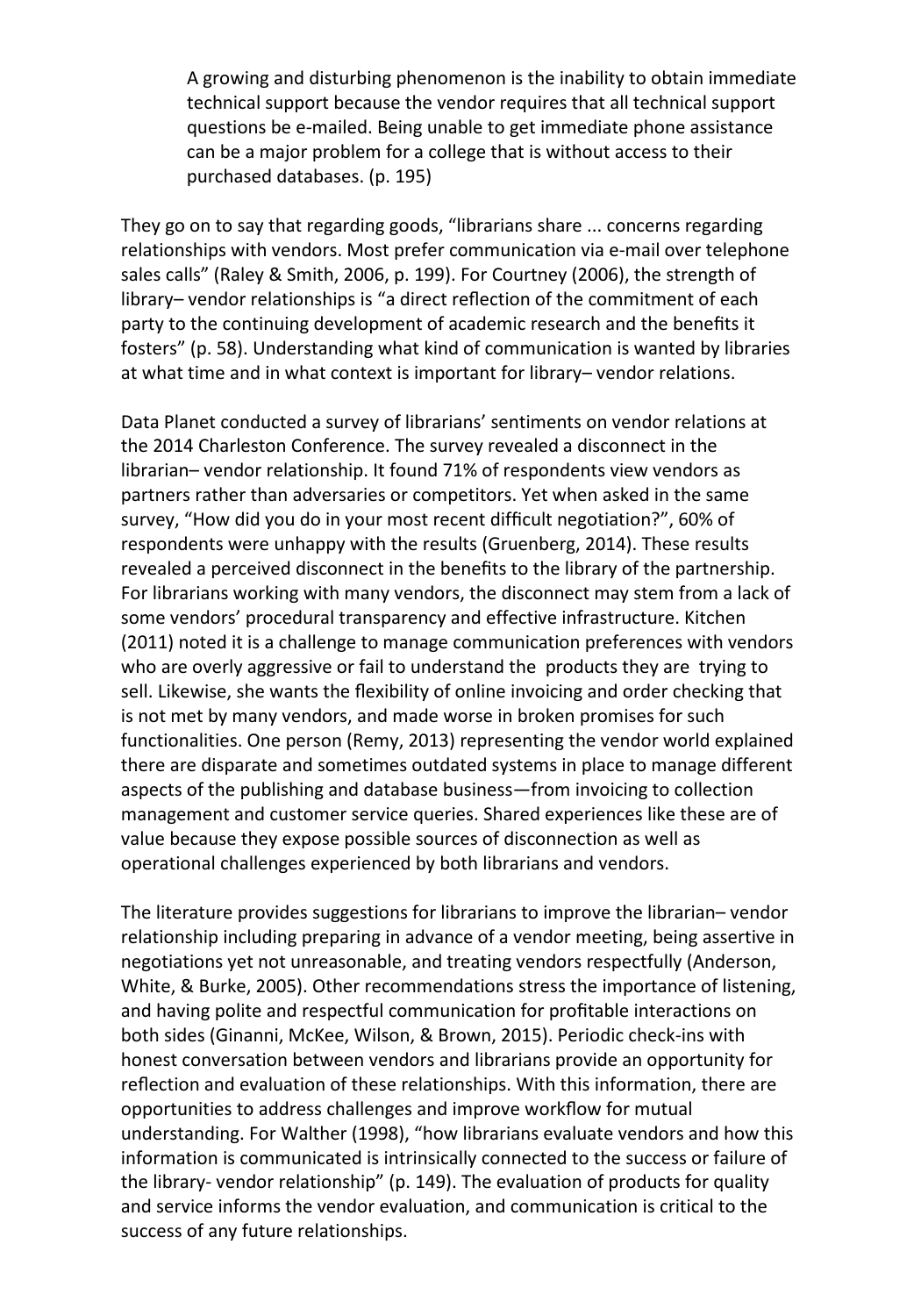## Methodology

Two surveys were designed: one intended for vendor professionals and the other for library professionals in the United States. The surveys asked a mixture of qualitative and quantitative questions to reveal workplace operations, commitments, and pressures. These surveys were pre-tested with vendors and librarians known to the researchers to ensure clarity and relevancy of questions and to gauge understanding of librarian and vendor terminology. Final versions of the surveys were announced on the College Librarians List (Colllib-L), Electronic Resources in Libraries Email List (ERIL-L), LIBLICENSE, the Scholarly Communication Email List (ScholComm), and the Serials in Libraries Discussion Forum (SERIALST) email lists and were available from Thursday, November 12, 2015 to Wednesday, December 16, 2015.

The email call outlined the types of respondents sought to complete the survey using the following text: "We invite you to participate in a survey that explores the library– vendor relationship. One survey is intended for academic library professionals that routinely work with vendors, while the other is intended for vendor professionals that routinely interact with academic libraries." See Appendices A and B for copies of the surveys.

## **Results**

The vendor survey consisted of 19 questions and received a total of 35 responses. The library survey consisted of 19 questions and received 164 responses. Of the 164 respondents, six resided outside of the United States. These responses are excluded from the results set because of differing organizational systems and educational structures. In both surveys, all questions were optional.

#### Demographics

The survey call asked for vendor professionals who regularly interact with academic libraries. The resulting respondents (N ¼ 35) identified their job titles in categories such as sales representative, account manager, marketing and sales, and library relations. Of these respondents, 33% (N ¼ 19) have worked in a library at some time, and 41% have a master's degree in library and information science or equivalent degree.

Of academic library respondents, 58% (N ¼ 158) were from public institutions, and 42% were from private ones. Collection budget size for libraries ranged from at least \$50,000 to over \$10 million (see Figure 1).

Doctoral-granting universities made up the majority of library types when using Carnegie classifications (51%), with master's colleges and universities second (26%), followed by baccalaureate colleges (15%), associates colleges (4%), and special focus institutions (4%). No tribal college libraries participated in the survey. Nearly all libraries (93%) report acquiring resources both independently and through consortia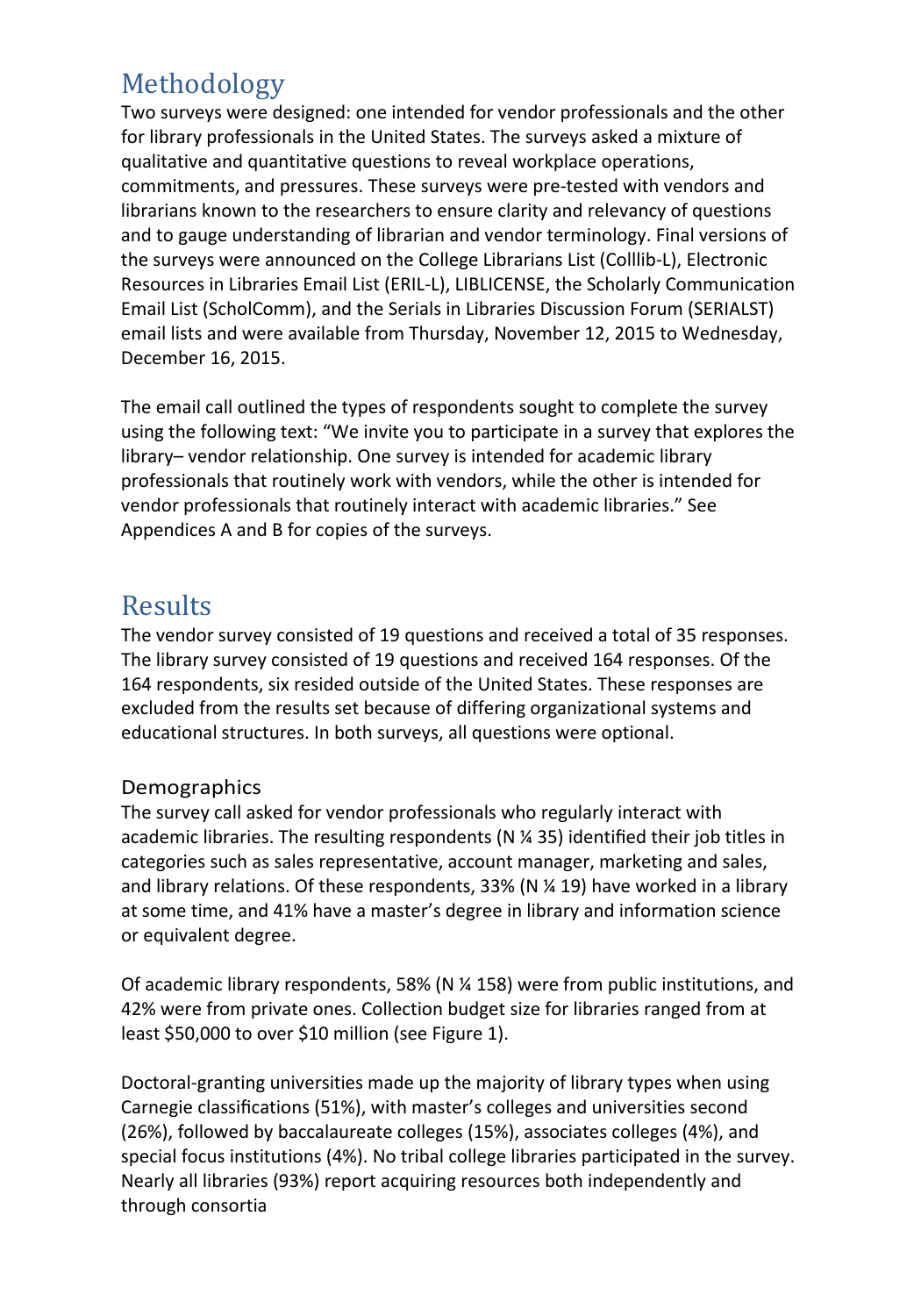

Figure 1. Size of fiscal year 2016 library materials budget of academic librarian respondents.

#### New Relationships and Contact Points

Most libraries have more than one employee communicating with vendors, with over 42% of respondents indicating five or more people at their libraries do so. Of respondents, 48% work with 25 or more vendors.

When vendors seek to learn more about the libraries with which they are working, the majority look at the library's website, review the library's purchasing history, and talk directly to librarians. Conferences and the news are also sources of information (see Figure 2).

New vendor representatives rely heavily on internal databases for learning about existing customers (96%) and 71% receive some form of cross-training from representatives previously assigned to that customer.

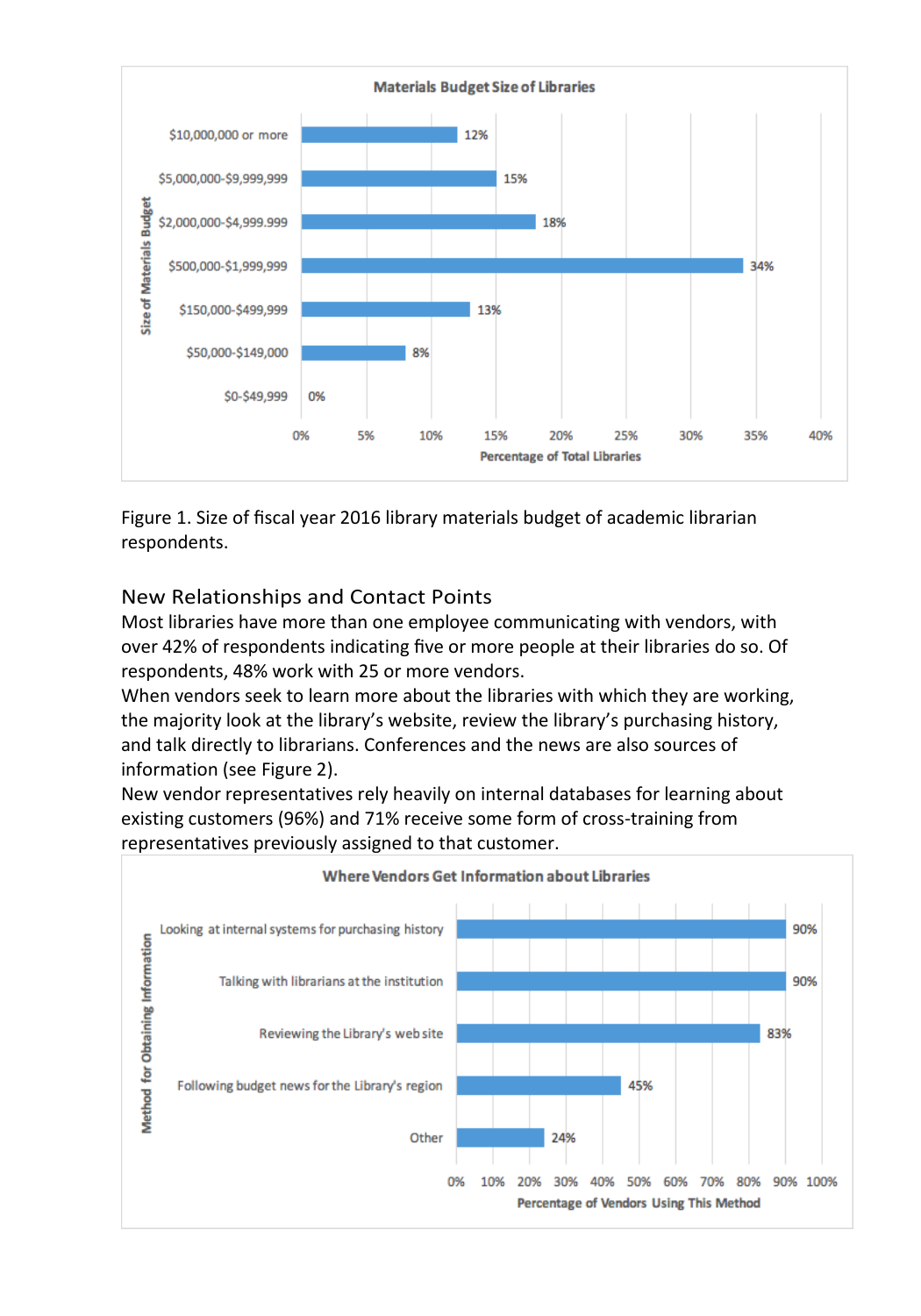Figure 2. How vendors gather information about their customers.





#### Communication types and preferences

Practically all librarians communicate with vendors both via email and telephone (99%), and most have in-person meetings with vendors (86%; see Figure 3).

On the vendor side, respondents' companies prefer representatives use email (83%), telephone (72%), and meetings at conferences (79%) to contact library customers.

Librarians' preferred forms of communication vary depending on the reason for the communication. When librarians were asked what form of communication with vendors is preferred by activity type, email is by far the most popular in all categories, except when troubleshooting access problems, where telephone (68 respondents) is almost equally preferred to email (76 respondents; se[e Table 1\)](#page-6-0).

Postal mail and telephone lead in the "least preferred communication" means for libraries when working with vendors, except when troubleshooting access where telephone is more favorable than the other activity types (see [Table 1\)](#page-6-0).

Not all vendors gauge these communication preferences of libraries. When asked "When working with new customers, do you routinely determine their preferred method of communication?", 63% of vendors said "yes," 7% said "no," and 30% said "I only gather this information if it is suggested by the library."

#### Librarian – vendor meetings

<span id="page-6-0"></span>Vendors and librarians often meet at conferences or at the library. The purposes of these meetings are not that different between the two groups.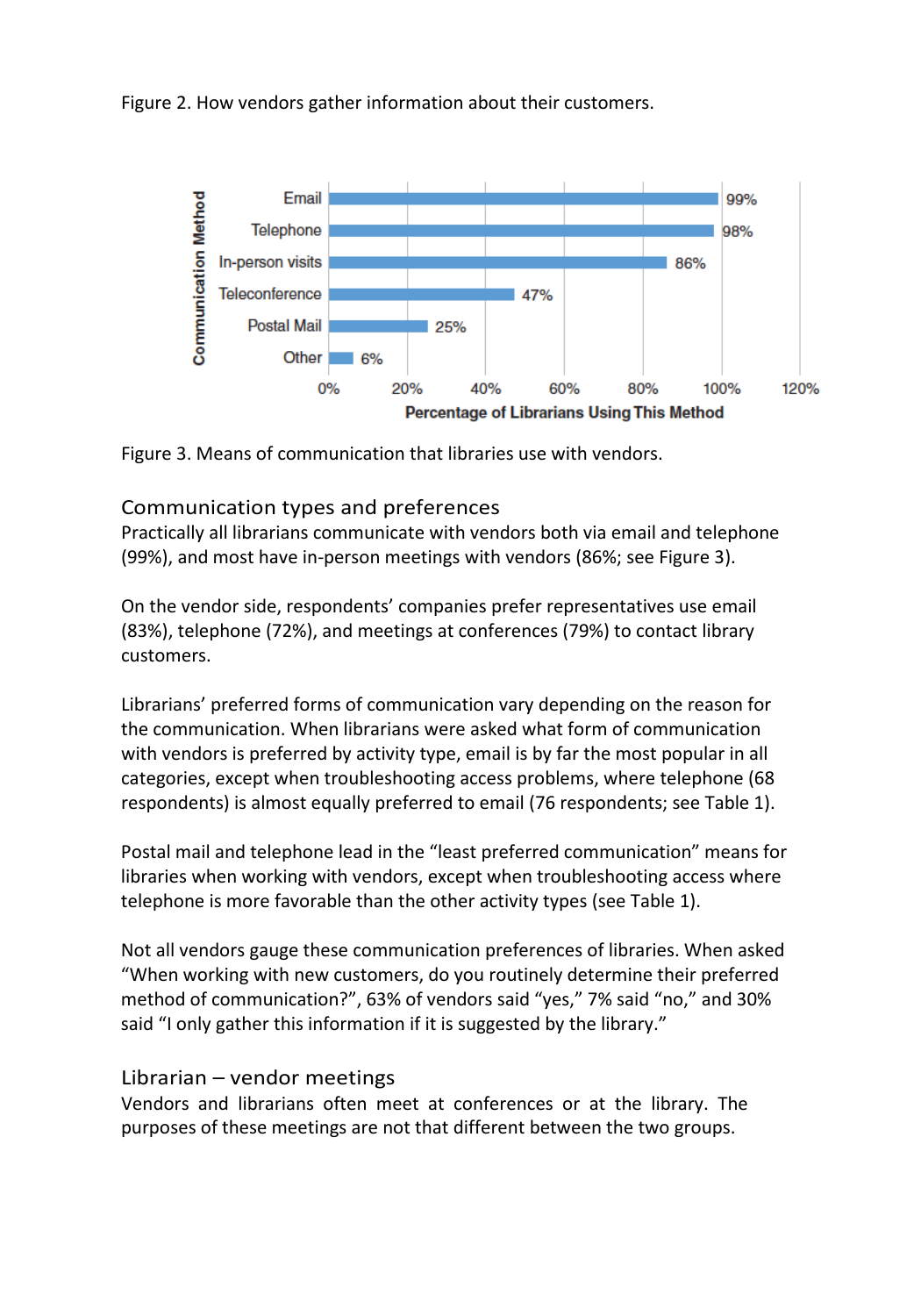Table 1. Most and least preferred forms of communication by libraries with vendors by activity type.

| <b>Communication Activity</b>                  | Most<br>Preferred   | <b>Least Preferred</b> |
|------------------------------------------------|---------------------|------------------------|
| Receiving Information about new<br>resources   | Email               | Telephone              |
| Inquiring of vendor about new<br>resources     | Email               | Postal Mail, Telephone |
| Setting up trial resources                     | Email               | Postal Mail, Telephone |
| Receiving new or updated license<br>agreements | Email               | Telephone              |
| Troubleshooting access problems                | Telephone,<br>Email | Postal Mail            |
| Receiving an invoice                           | Email               | Postal Mail            |
| Training and marketing                         | Email               | Telephone, Postal Mail |

<span id="page-7-0"></span>Table 2. Most important and least important in what librarians and vendors hope to gain in meetings with each other.

| Communication<br>Activity | Most Important                                                                                  | Least Important                               |
|---------------------------|-------------------------------------------------------------------------------------------------|-----------------------------------------------|
| Libraries                 | Providing feedback to vendor on<br>existing products and services,<br><b>Negotiating prices</b> | Socializing with<br>vendor<br>representatives |
| Vendors                   | Making sales, Getting customer<br>feedback on existing products<br>and services                 | Socializing with library<br>employees         |

Librarians hope to negotiate prices; to convey library information, technology, and priorities to vendors; and to provide feedback to vendors of existing products and services. Socializing with vendor representatives is the lowest priority for librarians (see [Table 2\)](#page-7-0).

But, when asked if they communicate these preferences and hopes for meetings to vendors prior to the meetings, 51% of librarians said "no" and 49% said "yes."

Vendors have their own preferences when meeting with librarians (see [Table 2\)](#page-7-0), which is largely about "making sales" and not about "socializing with library employees." This preference may be further informed by the pressures vendors face in their work, with a majority saying they face the pressures in all areas of our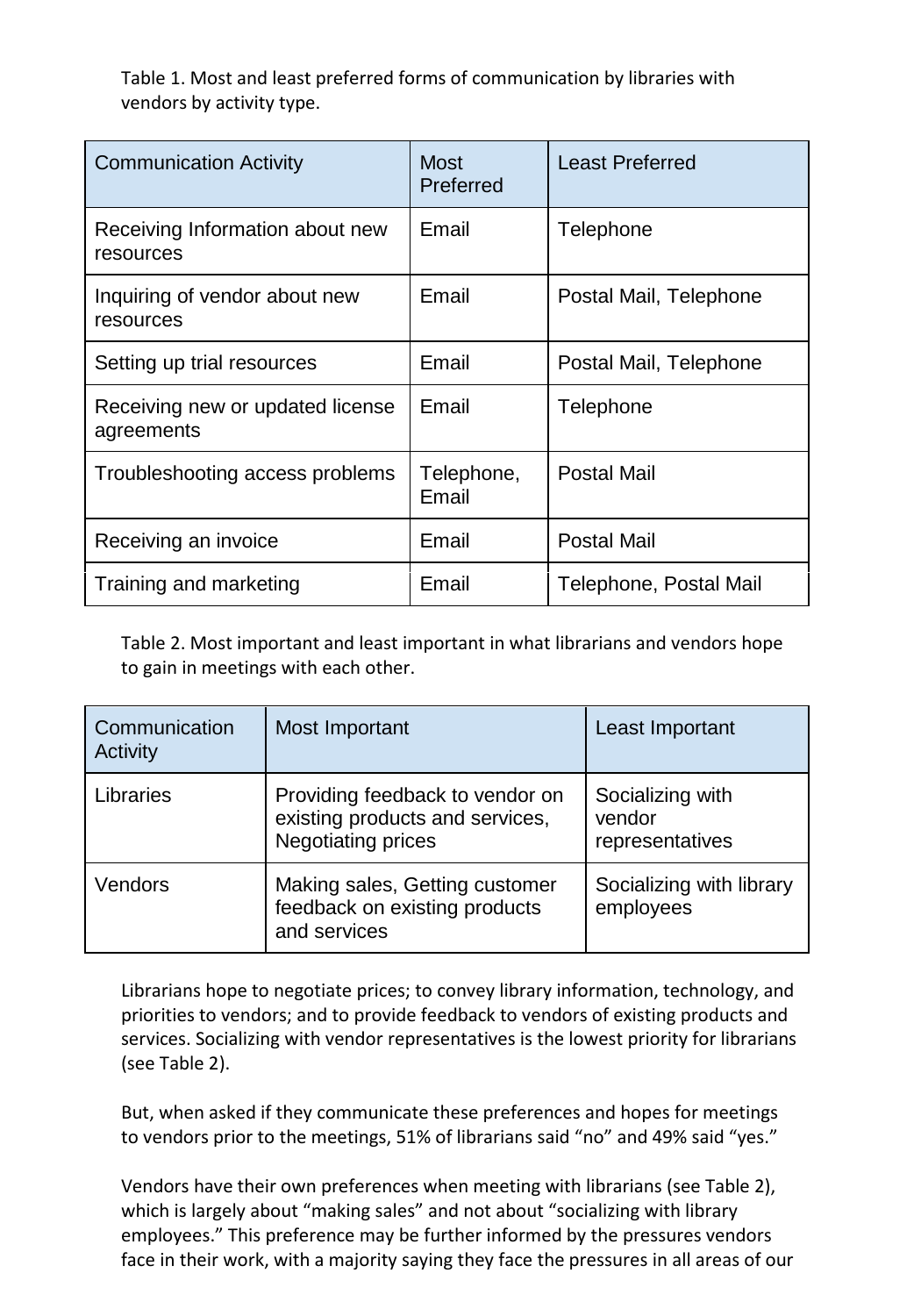survey question (see Figure 4). It seems the co-existing service orientation of libraries to provide resources and services to library users and vendor pressures to make contact with and sales to customers can be at odds with one another.

To get more context for the quantitative responses, it is useful to review the comments made in the free-text questions posed of librarians and vendors. As noted earlier, 83% of vendors refer to library websites for information about their customers (the library). When vendors were asked, "What would help you better understand a library's specific needs?", a sampling of free-text responses include: "Understanding the prioritization of collection-development and the decisionmaking process for new acquisitions."



Figure 4. Pressures vendors face in their work.

"Annual meetings that cover both short-term (1 year) and long-term (3  $-$  5 years) library plans and initiatives."

"Web sites that are easier to navigate; time with librarians to discuss needs" "More demographic information, ILS system used, curriculum growth areas" From these comments, it seems vendors want to spend time with librarians to understand their needs, processes, and priorities.

Though one of the goals of vendors is to make sales, they also want to provide service, make the best use of their time, and serve libraries. When asked, "What would help you more efficiently understand a library's specific needs?", a sampling of free-text responses read:

"I always appreciate when librarians are honest with me, whether the feedback is good or bad. Any response is always appreciated! And it helps me know what to bring to their attention when the time is right."

"Clear communication path [between] ... the decision makers and the technical implementers"

"Let me know what works for you. Do you prefer phone or e-mail? Do you want specific sale information, or want to know about anything new? etc."

"Information on [library] web sites (under Acquisitions or Collections?)"

Again, vendors want to hear from librarians, and they want honesty and clarity.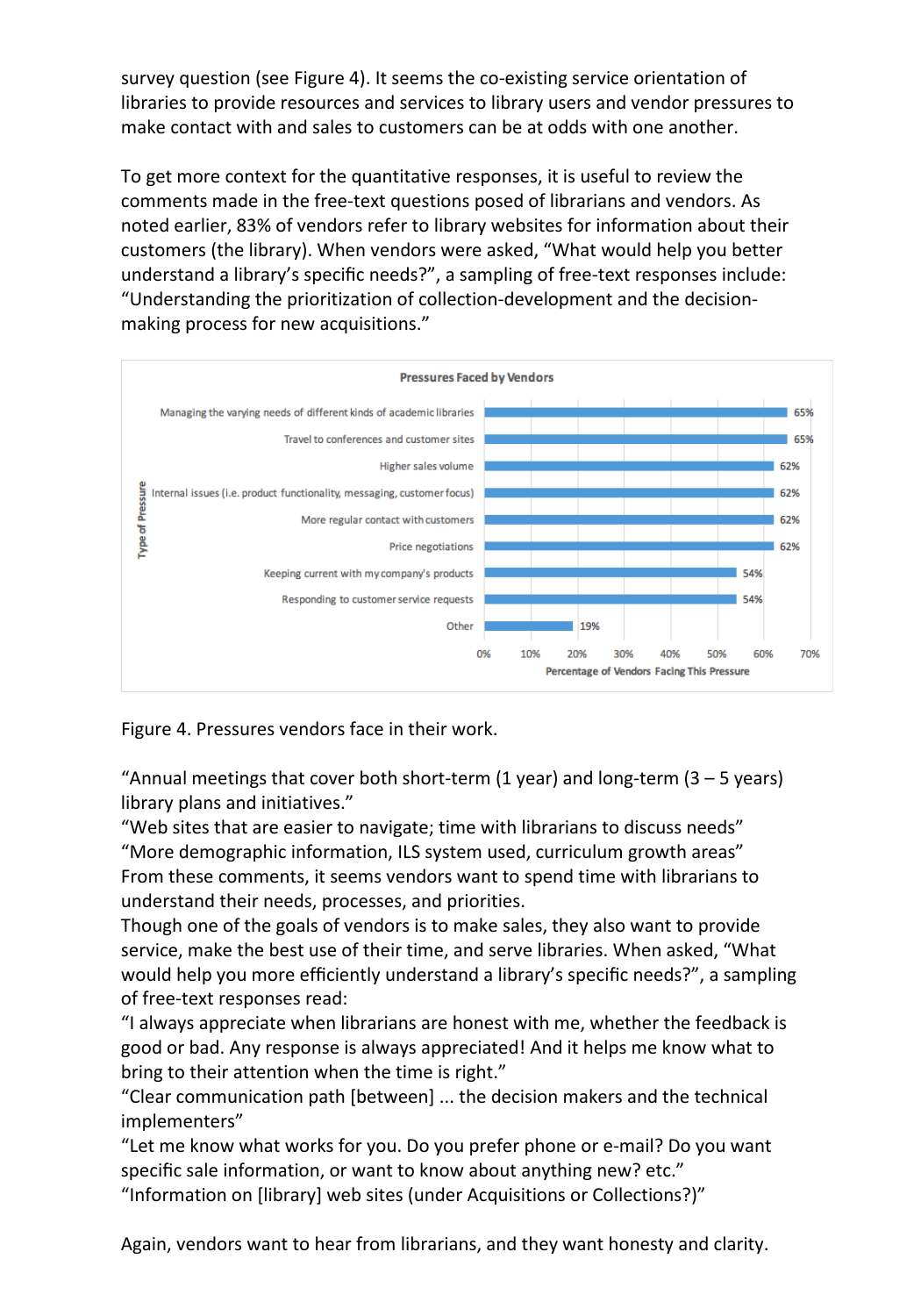Any communication from librarians is more satisfying than no communication at all. With this information in hand, an analysis of these results and possible recommendations are provided.

## **Discussion**

#### About librarians

Libraries will want to consider how they portray themselves on the web and what information they provide for the vendor doing research on them. As the survey results suggest, vendors want more access to library information, priorities, goals, and collection-development strategies. They also want quick facts about the university including degree programs and research areas. Vendors indicate they are looking for this information without always asking libraries directly about their local circumstances or needs, so libraries may be misunderstood by vendors if information is inaccurate or absent altogether.

The survey results point unquestionably to a library preference for email communication with vendors in all areas except for troubleshooting access. Given the high volume of people communicating with vendors per library—in addition to the high volume of vendors with which many libraries work—it

seems logical that email is a preferred form of communication. When many people per library speak routinely with vendors, and academic librarians work with a multitude of library vendors, email allows for easier communication, tracking, and sharing.

Librarians indicate a preference for telephone conversations in instances in which technical issues present access problems for the patron. Likely, this is because academic libraries are in the business of providing a service. When that service is compromised, it affects the education and research of students and faculty. Therefore, it is important for libraries to restore access as quickly as possible. One of the most effective ways to accomplish this is to contact a vendor by telephone. Librarians will want to examine if they are clearly expressing to vendors their priority for quick telephone support for troubleshooting access issues.

Librarians could do a better job of relaying communication preferences to vendors. When asked how this is done, one respondent answered, "in the most passive and ineffectual way: missed calls, respond back via email. [I] hope they take the hint ... [I] just don't have time for a phone call". Likewise, many librarians do not let vendors know what they would like to discuss when planning in-person meetings. When asked if library personnel communicate meeting priorities to vendors, 51% of librarians do not, whereas 49% do.

#### About vendors

Vendors gather information about clients referencing library websites, internal systems for purchasing history, or speaking with librarians. Vendors want to understand their customers better, but they do not unilaterally ask about how libraries want to communicate or what they hope to gain from in-person meetings. Furthermore, one vendor objective is to sell products and/or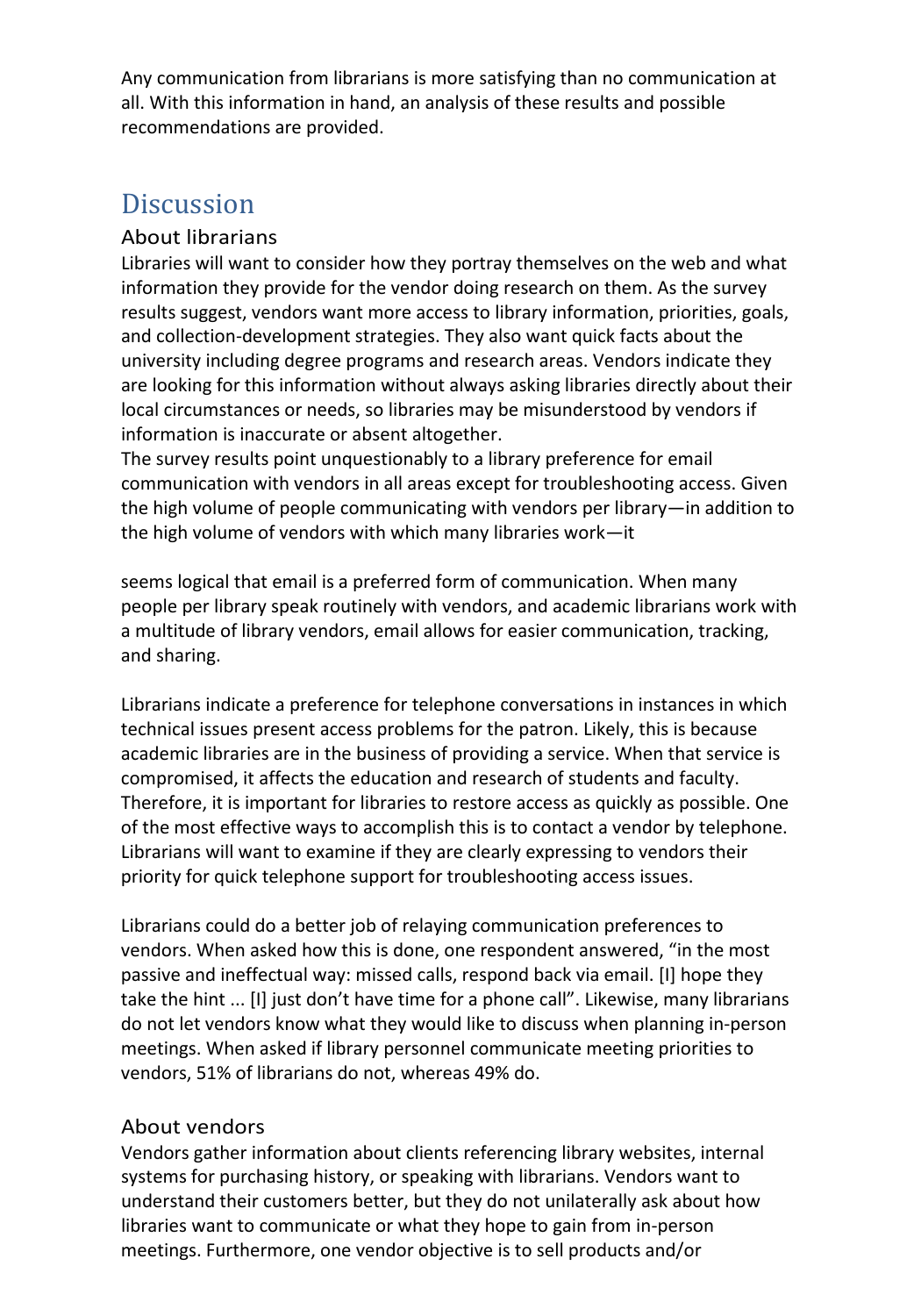subscriptions. Vendors may consider how the method of communication affects customer relations and sales in addition to what forms of communication are most meaningful for the customer.

When vendors experience turnover in representatives, vendors may be inconsistent in tracking information to new representatives or between representatives representing different parts of a larger company. With a heavy reliance on internal databases for communication of information about existing clients, vendors may review the information captured and communicated between vendor personnel.

There is an inherent conflict found in the preferences for vendors to spend time discussing needs of the library through means other than email and the interest of libraries to limit regular communications outside of email. Libraries seem to have a preference to communicate via email, and vendors seem to want to have discussions via telephone or in-person to gain insights into libraries. This tension presents challenges with library– vendor communications. Vendors have their own sets of pressures which may be largely unknown to, unrecognized by, or of no concern to libraries. An inherent tension exists with libraries serving in a service model and as a customer to vendors, while vendors have expectations from the corporate environment, which may be foreign to the academic library world.

## Recommendations: For librarians

#### Website for vendors

If vendors are referencing library websites, there is an opportunity for libraries to create a web page including information specifically for vendors. This sort of web page could then be easily referenced by librarians during meetings and shared directly with vendor representatives via email. In addition to housing local library data and goals, a web page specifically intended for vendors could relay guidelines for communication preferences and primary library contacts. Also, as vendors merge, reassign territory, promote employees, and have employee turnover, a library web page (as a part of the larger library website) designed with vendors in mind can reduce the time spent re-educating the same vendors about preferences. With this information easily accessible on a library's website, it may minimize the need for telephone conversations, which, according to survey results, librarians prefer to reserve for troubleshooting access problems.

#### Shared email alias

Multiple people per library are routinely interacting with vendors. One strategy for inclusive email communications is the use of a shared email address for appropriate parties in the library. In order to manage shared communication with vendors, the collection-development department at the Montana State University Library employs the use of a shared email address alias (Ostergaard & Rossmann[, 2016\)](#page-13-6). This email alias distributes vendor email to the Head of Collection Development, the Electronic Resources and Discovery Services Librarian, and a Serials Coordinator—all of whom are in regular contact with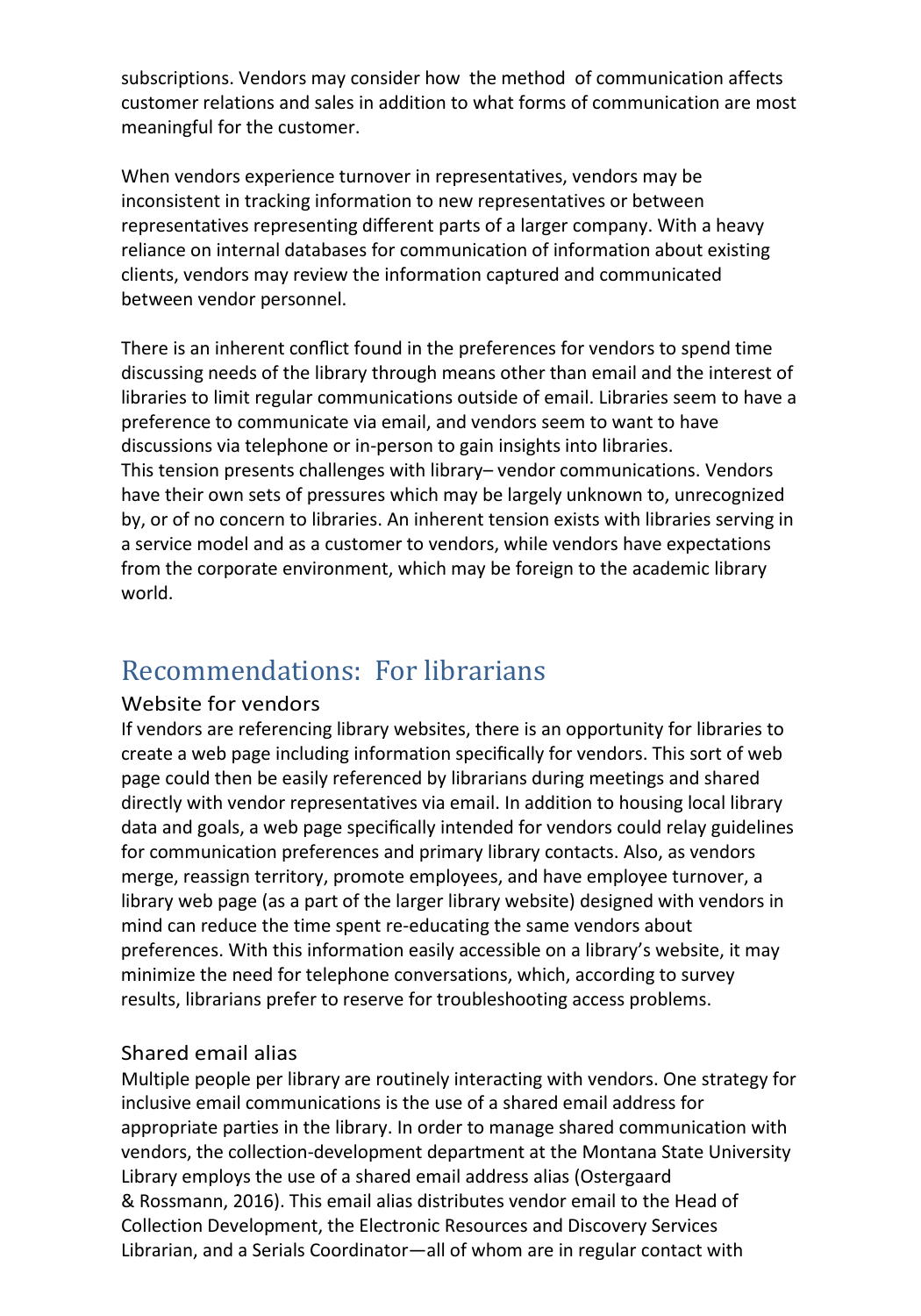vendors, relative to trialing and acquiring new e-resources, billing, and ensuring access. A shared email address reduces missed or redundant communications, which occurs more often when vendors communicate directly with individuals.

#### Vendor email folders

About half of library survey respondents (48%) work with more than 25 vendor companies. With so many vendors providing critical resources for patrons, it can be difficult to track communications about new products, platform upgrades, or troubleshooting correspondence. One strategy for managing the organization of email communication is the use of email folders designated for each vendor (Ostergaard & Rossmann, [2016\)](#page-13-6). Establishing a habit whereby librarians and staff automatically sort and organize vendor emails into folders makes for easy search and retrieval.

#### More direct communication about expectations

As is evident from vendor responses, librarians need to have honest and direct communication with vendors about goals, pressures librarians face, and desired service if they want vendors to understand their needs. Librarians would be wellserved to be more forthcoming and disclose communication and relationship preferences. Likewise, priorities for in-person meetings should be shared with the vendor prior to the meeting for clear understanding of the meeting's purpose. Time spent in face-to-face conversations between librarians and vendors can be more productive if both parties work to establish a mutually agreed-upon meeting agenda.

## Recommendations: For vendors

#### Ask for library communication preferences

Many vendors do not proactively solicit library communication preferences. This may result in a misunderstanding when little or no response is received from libraries. If all vendors adopted a routine policy to ask libraries about their preferred communication channels, libraries might be more receptive to the contact from vendors.

#### Record communication preferences

Vendors would benefit from logging communication preferences and key contacts of clients in a database or customer-management system. In cases where representatives of large vendor companies represent different types of collections, customer information would be centrally accessible to many vendor employees. Another benefit of storing customer contacts and communication preferences is that it can be easily referenced in times of personnel turnover easing the transition of a new vendor representative into his/her role.

#### Respect library communication preferences

When librarian communication preferences are repeatedly ignored and overwhelming, it can be perceived as a sign of disrespect that can damage customer relations. Vendors are encouraged to respect library communication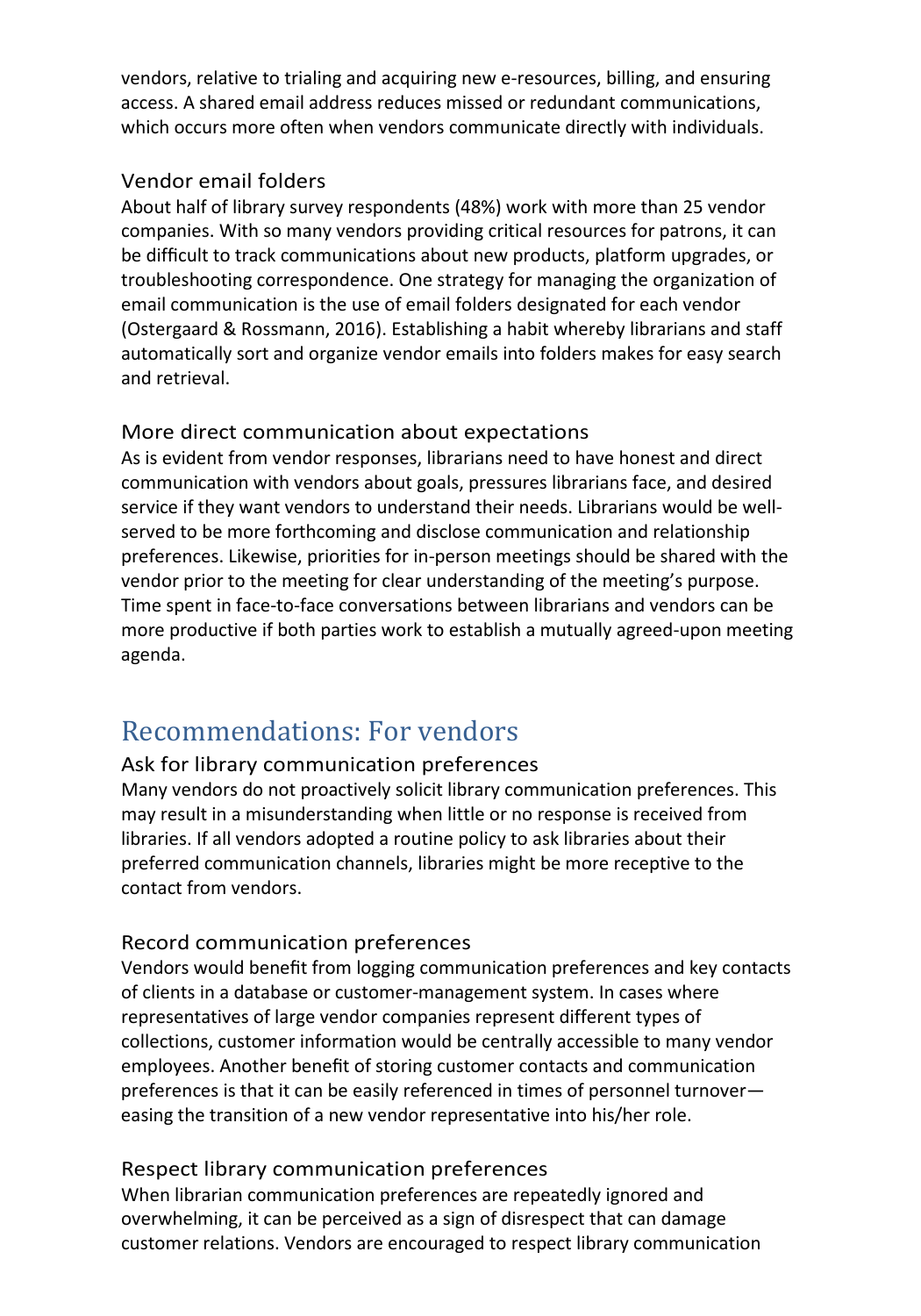preferences and time commitments. There may also be an occasion for vendors to honestly share communication requirements with libraries. For example: In some cases, vendors are required to make contact with librarians once a month.

If librarians are aware of this requirement and understand there is no pressure to necessarily respond, the repeated contacts need not be interpreted as flippant, but rather with a greater understanding of vendor operational pressures.

#### Manage vendor pressures

Vendors face pressures to provide quality, usable, informational resources with the technical support and infrastructure necessary to guarantee ongoing access as well as sales. Vendors rely on librarians and users to provide product feedback that informs the improvement of their products, and thus business. Perhaps vendors can consider the means by which they seek product evaluation in ways that align with librarian communication preferences. One example might be to offer discounts for libraries on their subscriptions if they complete an email or web survey about a vendor product or service.

## Limitations

These surveys were distributed to several email lists to solicit responses. The original library survey call was to academic libraries and asked for Carnegie classifications: a system unique to the United States. This survey was intended to gauge experiences of libraries based in the United States with vendors located anywhere. These results could be further informed by experiences and perspectives in other parts of the world. Of the U.S. academic libraries, results indicate no responses were received from tribal college libraries, which could have been contacted more directly for their perspectives.

There was broad national participation in the library survey. Under- represented states with no participants include Alaska, Delaware, Hawaii, Nebraska, Nevada, Oklahoma, Rhode Island, South Dakota, Washington, and Wyoming. The states with the highest response rates include California, Ohio, and Texas, each with 6% survey representation, and New York with 7% representation.

While the literature suggests focus groups and advisory boards also serve as communication channels between libraries and vendors, this article focuses on daily library– vendor communications. It should be noted focus groups and advisory boards serve as other ways these groups communicate, but were beyond the scope of this study.

## Future considerations and concluding thoughts

The library– vendor relationship is frequently reviewed for optimization of effort on behalf of both parties. Routine evaluation has the promise of returning a favorable partnership ultimately designed to benefit library patrons. This study provides further insight into the library– vendor relationship and raises more questions for additional evaluation. For example, it would be interesting to know how many site visits result in new sales for vendors. If very few sales are generated, then perhaps the practice of in-person visits is outdated. Also, with the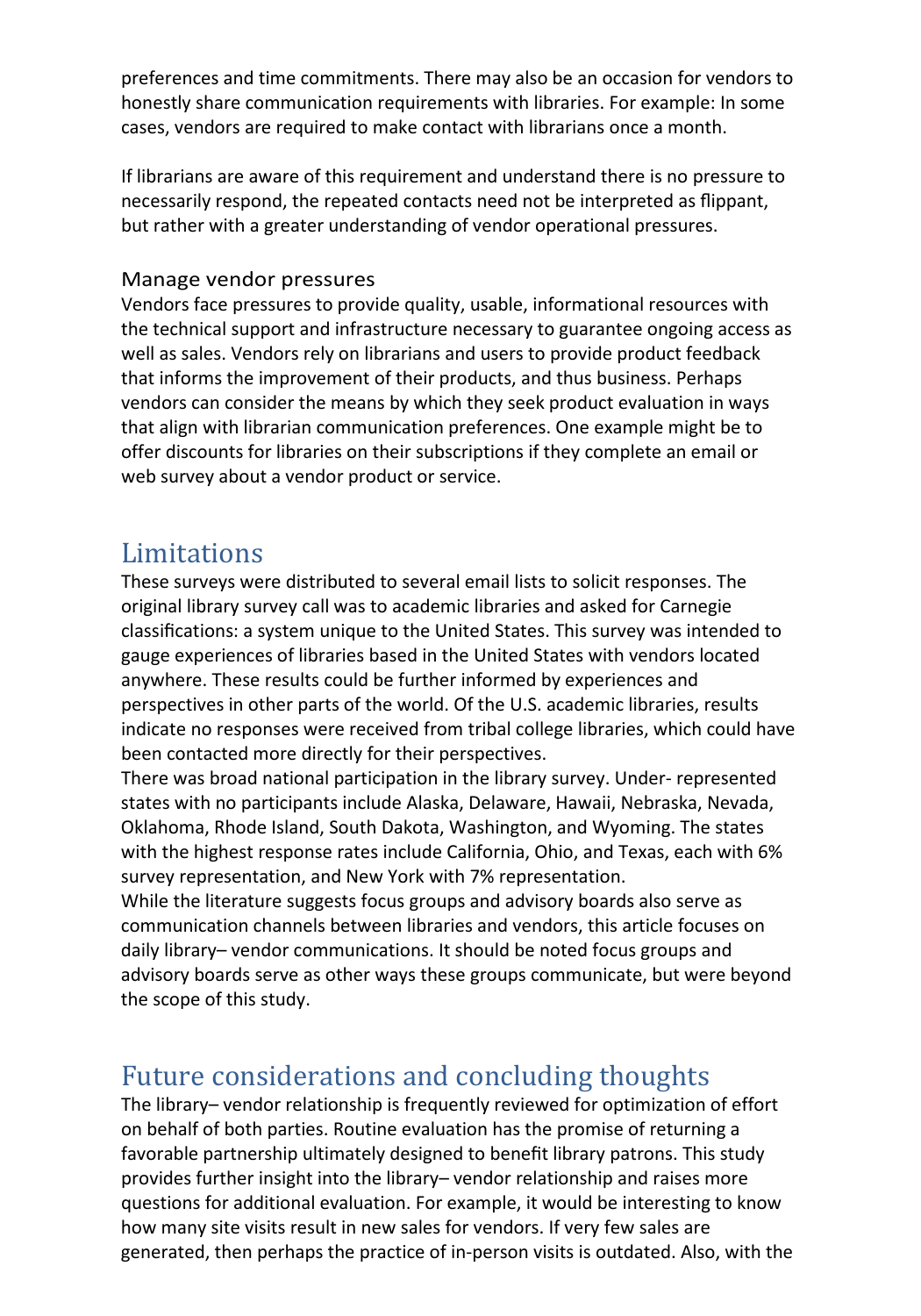growth of the open-access (OA) movement in publishing, are there new challenges posed to libraries regarding demands on their time in keeping up with new organizations (such as Sponsoring Consortium for Open Access Publishing in Particle Physics (SCOAP3) and Knowledge Unlatched) and to vendors in communicating options offered by their companies regarding OA? Another area of interest is the effect library budgets have on communications from year to year. Does budget growth or reduction change communication preferences or needs in libraries? Finally, as vendor companies merge, how does information about customers get transferred between these newly formed partnerships? Are there opportunities for vendors to look at internal processes to consolidate customer information to reduce redundancies in communications to libraries?

Libraries have a directive to provide a high-quality service and access to informational resources for their users. Vendors have a goal of selling quality products. To that end, libraries and vendors need each other. Rather than competing, an opportunity exists to complement and learn much from one another (Carlson, [2006\)](#page-13-7). Communication is a key component to any successful partnership. Both parties should consider the findings of these surveys and how improvements in communication could be made for the maximum benefit of the time spent in these relationships. With ever-growing electronic collections, effective library– vendor relationships are critical for the success of library services, vendor profitability, and—most importantly—library users.

### <span id="page-13-4"></span>References

<span id="page-13-7"></span>Anderson, R., White, J. F., & Burke, D. (2005). How to be a good customer. The Serials Librarian, 48(3 – 4), 321 – 326. doi[:10.1300/J123v48n03\\_15](http://dx.doi.org/10.1300/J123v48n03_15)

<span id="page-13-1"></span>Carlson, D. H. (2006). Introduction. Journal of Library Administration,  $44(3-4)$ , 5 – 10. doi[:10.1300/J111v44n03\\_02](http://dx.doi.org/10.1300/J111v44n03_02)

<span id="page-13-0"></span>Courtney, K. (2006). Library/vendor relations: An academic publisher's perspective. Journal of Library Administration, 44(3 – 4), 57 – 68. doi[:10.1300/J111v44n03\\_06](http://dx.doi.org/10.1300/J111v44n03_06)

<span id="page-13-5"></span>Flowers, J. (2004). Specific tips for negotiations with library materials vendors depending upon acquisitions methods. Libraries Collections, Acquisitions, & Technical Services, 28(4), 436. doi[:10.1080/14649055.2004.10766015](http://dx.doi.org/10.1080/14649055.2004.10766015)

<span id="page-13-2"></span>Ginanni, K., McKee, A. E., Wilson, J., & Brown, L. A. (2015, May 19). Yer doin' it wrong: How NOT to interact with vendors, publishers, or librarians. The Serials Librarian, 68(1 – 4), 255. doi[:10.1080/0361526X.2015.1023131](http://dx.doi.org/10.1080/0361526X.2015.1023131)

<span id="page-13-3"></span>Gruenberg, M. (Ed.). (2014). Both sides now: Vendors and librarians—Managing the negotiation process with library vendors. Against the Grain,  $26(6)$ ,  $84 - 85$ .

<span id="page-13-6"></span>Kitchen, J. (2011). Vendor relations: Tales from a vendee. Legal Information Management, 11(1), 17 – 19. doi[:10.1017/S1472669611000089](http://dx.doi.org/10.1017/S1472669611000089)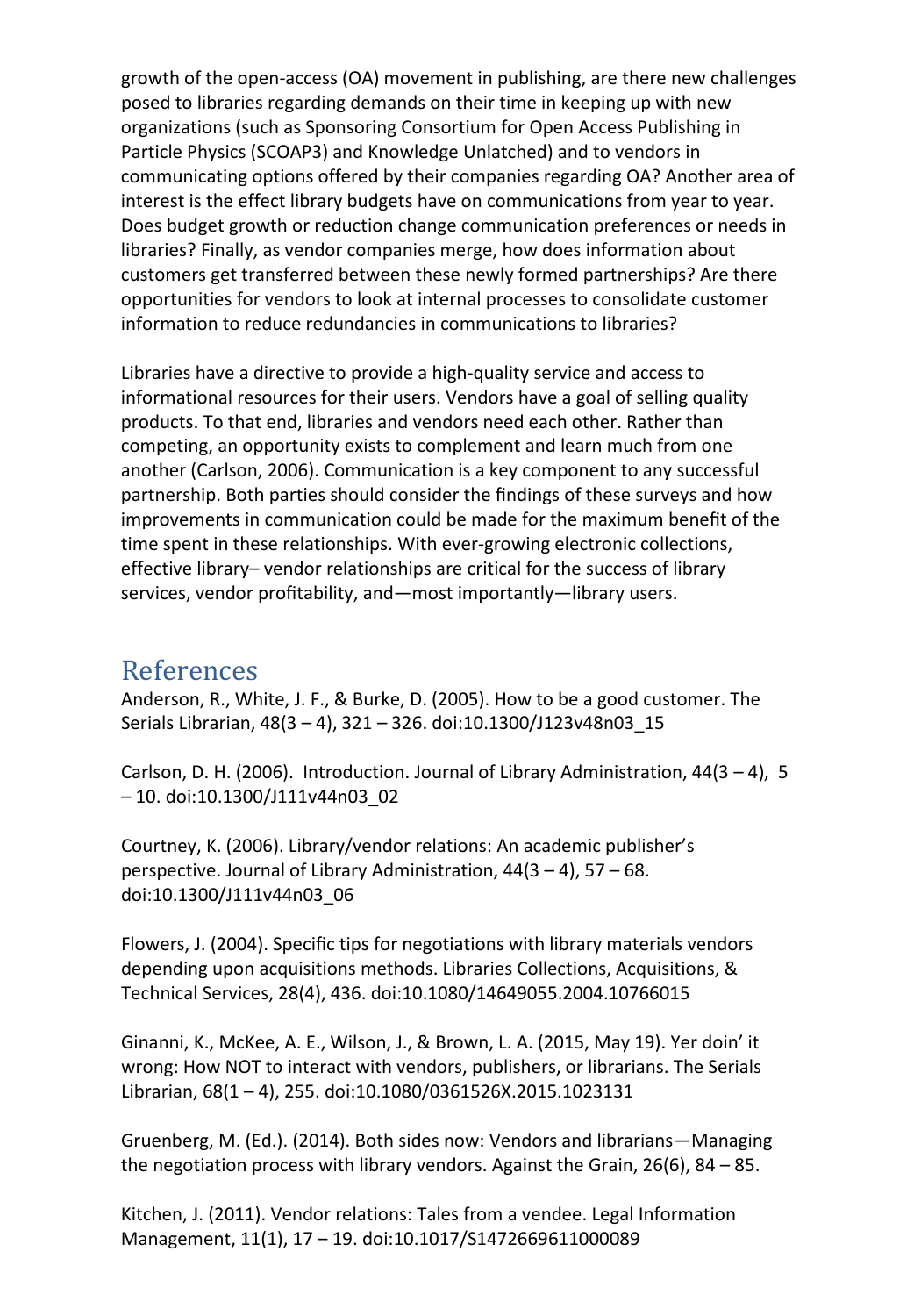<span id="page-14-1"></span>Ostergaard, K., & Rossmann, D. (2016). Vendor relations strategies for libraries. Against the Grain,  $27(6)$ ,  $14 - 16$ .

Raley, S., & Smith, J. (2006). Community college/library vendor relations: You can't always get what you want  $\ldots$  or can you? Journal of Library Administration,  $44(3 -$ 4), 187 – 202. doi[:10.1300/J111v44n03\\_15](http://dx.doi.org/10.1300/J111v44n03_15)

<span id="page-14-2"></span>Remy, C. (2013). Libraries are from Mars and vendors are from Venus? Understanding one another better to achieve common goals. Journal of Electronic Resources Librarianship, 25(3), 234. doi[:10.1080/1941126X.2013.813318](http://dx.doi.org/10.1080/1941126X.2013.813318)

<span id="page-14-3"></span><span id="page-14-0"></span>Tenopir, C. (2005). Vendor communication. Library Journal, 130(10), 42. Walther, J. H. (1998). Assessing library vendor relations: A focus on evaluation and communication. The Bottom Line, 11(4), 149 – 157. doi[:10.1108/08880459810242380](http://dx.doi.org/10.1108/08880459810242380)

## **Appendix A**

*Library-Vendor Relations: A survey for vendors* 

Q1 These survey results will be used to evaluate profession-wide trends in the library-vendor relationship. This survey is intended for vendor employees that interact regularly with library personnel for sales and support. This survey IS NOT intended for vendor employees such as company owners, upper management, financial managers, technical support personnel, and programmers.Participation is in this survey is voluntary. You can choose to not answer any question that you do not want to answer, and you can stop at any time.

Q2 What is your position at your company?

- Sales representative (1)
- Account manager (2)
- Regional manager (3)
- Other  $(4)$

Q3 How do you gather information about your library customers? Select all that apply.

- Reviewing the Library's web site (1)
- Looking at internal systems for purchasing history (2)
- Checking the news for changes in the budget for the states in which the library is located (3)
- Talking with librarians at the institution (4)
- Other  $(5)$

Q4 What would help you better understand a library's specific needs? Q5 What would help you more efficiently understand a library's specific needs?

Q6 How does your company pass on information to new sales/customer service representatives assigned to existing clients? Select all that apply.

- Internal database information (1)
- Cross-training with previous representatives (2)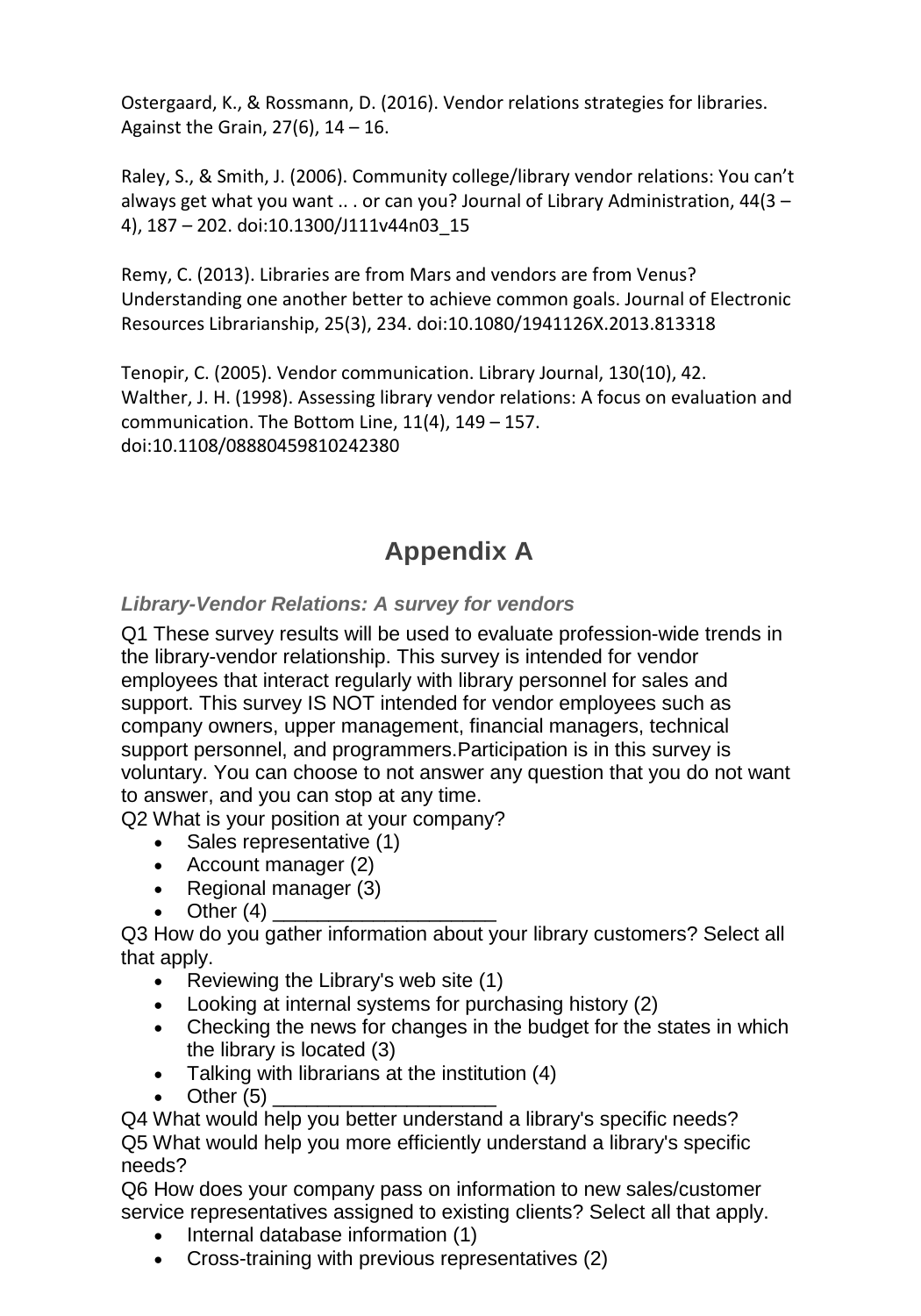- Begin from scratch with new representatives (3)
- $\bullet$   $\bullet$  Other (5)

Q7 Do you have an MLIS or equivalent degree?

- $\bullet$  Yes (1)
- No (2)

Q8 Have you ever worked in a library?

- Yes  $(1)$
- $No(2)$

Q9 How often do you contact customers?

- Never (1)
- Once a year (2)
- Once every 6 months (3)
- Once a quarter (8)
- Once a month (4)
- 2-3 Times a month (5)
- Once a week (6)
- Other  $(7)$

Q10 Does your company have a preferred method for you to contact customers? Select all that apply.

- $\bullet$  Email (1)
- Telephone (2)
- $\bullet$  Mail (3)
- In person site visit (4)
- In person meetings at professional conferences (5)
- Web conference (6)
- Other  $(7)$
- No Preference (9)

Q11 What is your personal preferred method for contacting customers? Select all that apply.

- $\bullet$  Email (1)
- Telephone (2)
- $\bullet$  Mail  $(3)$
- In person site visit (4)
- In person meetings at professional conferences (5)
- Web conference (6)
- Other  $(7)$
- No preference (8)

Q12- Display this question if:

Answer If Does your company have a preferred method for you to contact customers? In person site visit Is Selected

Or

Does your company have a preferred method for you to contact customers? In person meetings at professional conferences Is Selected Or

What is your personal preferred method for contacting customers? In person site visit Is Selected

Or

What is your personal preferred method for contacting customers? In person meetings at professional conferences Is Selected

Q12 Please rank your top priorities of what you hope to gain from your meetings with libraries (1 is most important, 6 is least)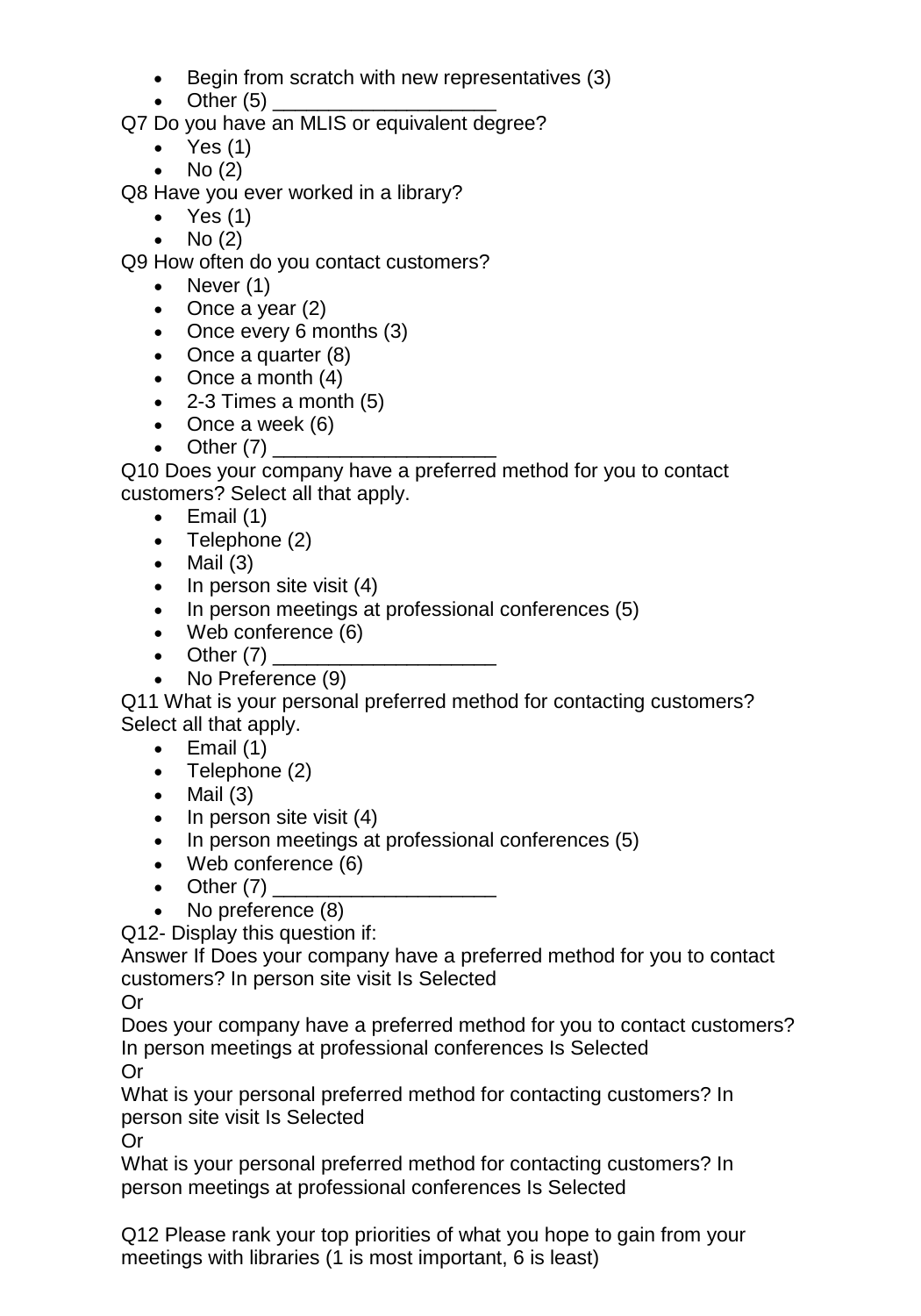\_\_\_\_\_\_ Information about new products (1)

\_\_\_\_\_\_ Training and information for existing subscriptions (2)

Sharing company information such as news and updates about the organization (3)

- **Socializing with library employees (4)**
- \_\_\_\_\_\_ Making sales (5)

Getting customer feedback on existing products and services (6) Q13 When working with new customers, do you routinely determine their preferred method of communication?

- Yes  $(4)$
- $\bullet$  No (5)
- I only gather this information if it is suggested by the library (6)
- Other  $(3)$

Q14 When contacting customers, what falls within the scope of your role? Select all that apply.

- To sell products and/or subscriptions (1)
- To advertise new products or services (3)
- To share news of product or platform updates (4)
- To learn about current and upcoming needs of customers (6)
- Other  $(5)$

Q15 What services does your company's management system include? Select all that apply.

- Automatic invoicing (1)
- Payment history (2)
- Subscription collection details (entitlement reports) (3)
- Customer preferences for communication (4)
- Notes (6)
- Other  $(7)$

Q16 How familiar are you with the following?

|                                          | Unfamiliar | Somewhat<br>familiar (2) | <b>Familiar</b><br>8 |
|------------------------------------------|------------|--------------------------|----------------------|
| The mission of academic<br>libraries (1) |            |                          |                      |
| Web scale discovery<br>services (2)      |            |                          |                      |
| Link resolvers (3)                       |            |                          |                      |
| KnowledgeBases (4)                       |            |                          |                      |
| Metadata/Indexing (5)                    |            |                          |                      |

Q17 Which methods are used by your company to establish subscription and purchase prices for libraries? Select all that apply.

- Library type (community college, four year undergraduate, PhD granting, public, private, etc.) (5)
- Full Time Equivalency (FTE) (1)
- Carnegie Classification (2)
- Materials budget (3)
- Prices are the same for all libraries (10)
- Degree programs offered (11)
- Other (4) \_\_\_\_\_\_\_\_\_\_\_\_\_\_\_\_\_\_\_\_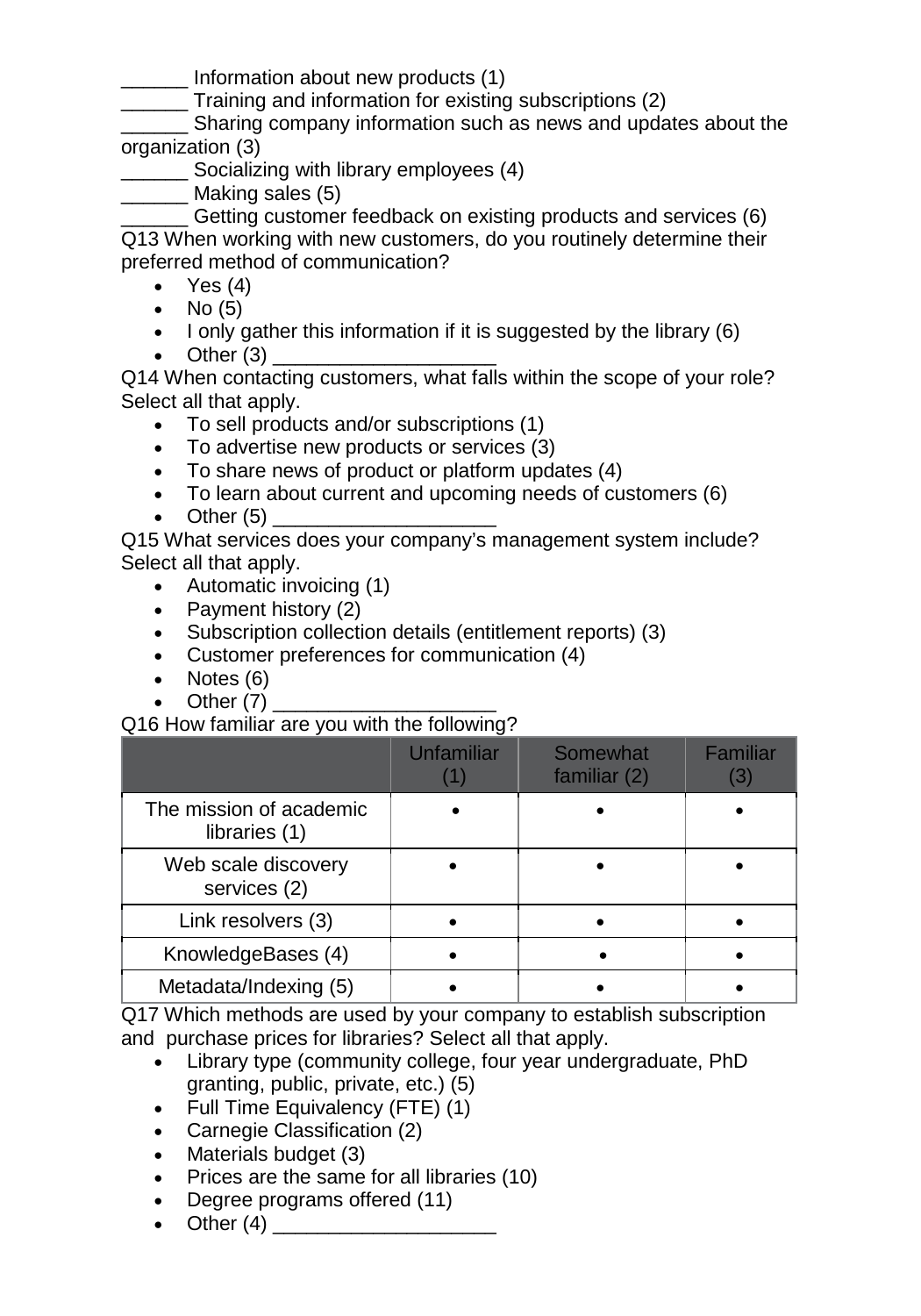Q18 What types of discounts does your company offer? Select all that apply.

- End-of-calendar year sales (3)
- End-of-fiscal year sales (4)
- New product discounts (5)
- Purchases of multiple products (6)
- Purchases by groups of libraries/consortia (7)
- Holidays (8)
- Customer loyalty (10)
- Multi-year commitment (11)
- Other  $(9)$

Q19 What pressures do you face in your work? Select all that apply.

- Higher sales volume (1)
- More regular contact with customers (2)
- Responding to customer service requests (3)
- Price negotiations (4)
- Travel to conferences and customer sites (5)
- Managing the varying needs of different kinds of academic libraries (6)
- Keeping current with my company's products (7)
- Internal issues (i.e. product functionality, messaging, customer focus) (9)
- Other  $(8)$

Q20 We would like to follow-up with a few respondents to do short interviews about library-vendor relations. If you would be willing to be contacted for a brief interview, please enter your name and email address below. We will store your survey responses and your email address separately so as to keep your survey answers confidential.

## **Appendix B**

#### *Library-Vendor Relations: A survey for libraries - Final*

Q1 These survey results will be used to evaluate profession-wide trends in the library-vendor relationship. This survey is intended for library employees that interact regularly with vendors. Participation in this survey is voluntary. You can choose not to answer any question that you do not want to answer, and you can stop at any time.

Q2 Is your academic institution public or private?

- Public  $(1)$
- Private (2)

Q3 What is the size of your institution? (FTE Enrollment)

- Less than  $1,000(1)$
- $\bullet$  1,000-2,999 (2)
- $\bullet$  3,000-4,999 (3)
- $\bullet$  5,000-9,999 (4)
- 10,000-19,999 (5)
- 20,000 or more (6)

Q4 What is your institution's Carnegie classification?

- Associate's Colleges (1)
- Doctorate-granting Universities (2)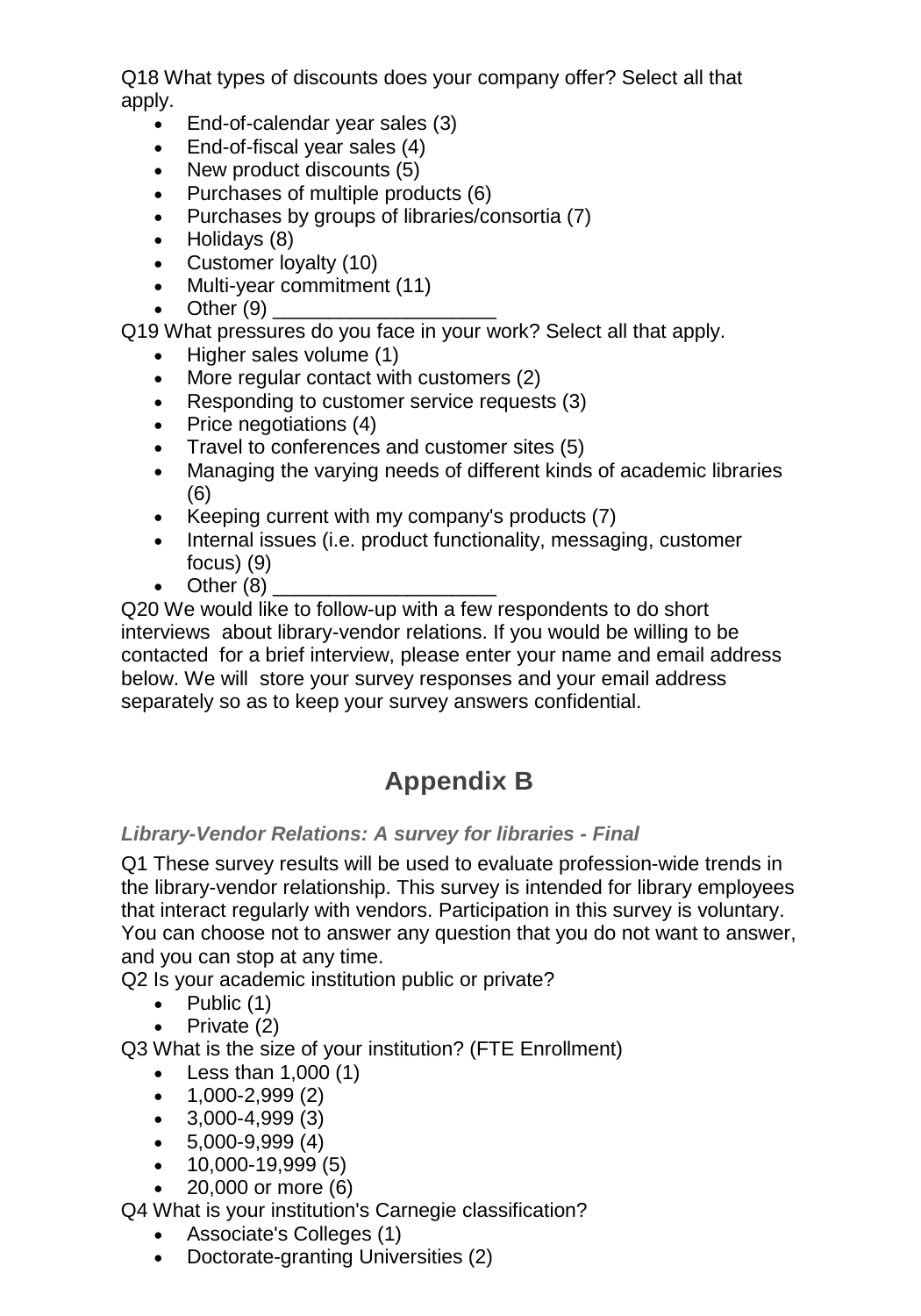- Master's Colleges and Universities (3)
- Baccalaureate Colleges (4)
- Special Focus Institutions (5)
- Tribal Colleges (6)

Q5 In which state do you currently reside?

- Alabama (1)
- Alaska (2)
- Arizona (3)
- Arkansas (4)
- California (5)
- Colorado (6)
- Connecticut (7)
- Delaware (8)
- District of Columbia (9)
- Florida (10)
- Georgia (11)
- Hawaii (12)
- $\bullet$  Idaho (13)
- $\bullet$  Illinois (14)
- Indiana (15)
- Iowa (16)
- Kansas (17)
- Kentucky (18)
- Louisiana (19)
- Maine (20)
- Maryland (21)
- Massachusetts (22)
- Michigan (23)
- Minnesota (24)
- Mississippi (25)
- Missouri (26)
- Montana (27)
- Nebraska (28)
- Nevada (29)
- New Hampshire (30)
- New Jersey (31)
- New Mexico (32)
- New York (33)
- North Carolina (34)
- North Dakota (35)
- Ohio (36)
- Oklahoma (37)
- Oregon (38)
- Pennsylvania (39)
- Rhode Island (40)
- South Carolina (41)
- South Dakota (42)
- Tennessee (43)
- Texas (44)
- $\bullet$  Utah (45)
- Vermont (46)
- Virginia (47)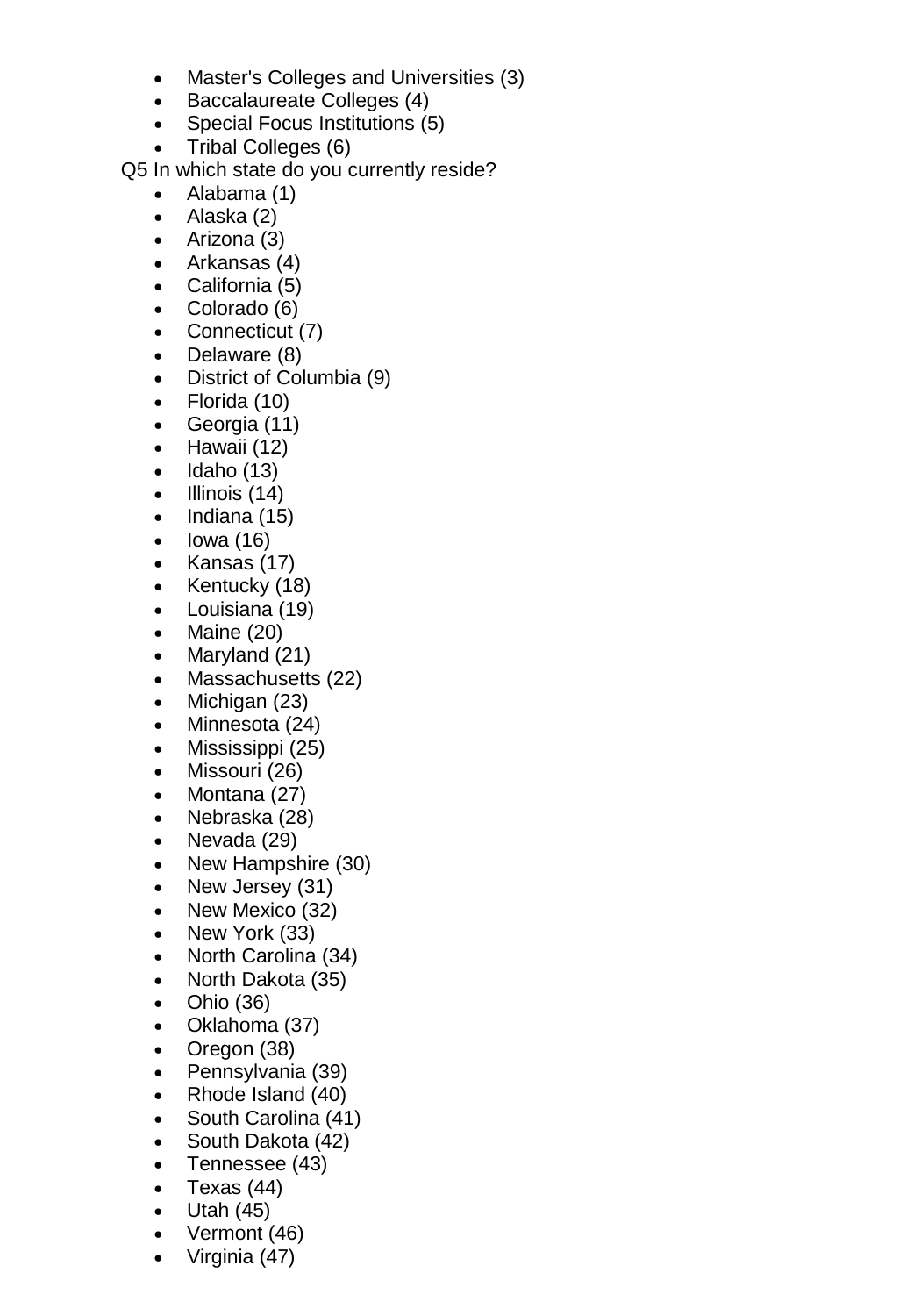- Washington (48)
- West Virginia (49)
- Wisconsin (50)
- Wyoming (51)
- I do not live in the continental United States (52)

Q6 How do you acquire your resources? Select all that apply.

- Independently and directly from vendors (3)
- Both independently and through consortia (4)
- Solely through consortia (5)
- With partner libraries, not formally in a consortia (6)
- Through cooperative, non-profit organizations (8)
- Other  $(7)$
- Q7 What is the size of your FY15/16 materials budget?
	- $\bullet$  \$0-\$49,999 (1)
	- \$50,000-\$149,000 (2)
	- \$150,000-\$499,999 (3)
	- \$500,000-\$1,999,999 (4)
	- \$2,000,000-\$4,999.999 (5)
	- \$5,000,000-\$9,999,999 (6)
	- \$10,000,000 or more (7)

Q8 How many people in your library communicate regularly with vendors?

- $1(1)$
- $2(2)$
- $\bullet$  3 (3)
- $4 (4)$
- $-5+(5)$

Q9 With roughly how many vendors do you work?

- Less than  $5(1)$
- $-5-9(2)$
- $\bullet$  10-14 (3)
- $\bullet$  15-24 (4)
- $\bullet$  25+(5)

Q10 What subscription agency do you use to manage some or all of your subscription resources, if at all?

- Basch (1)
- $\bullet$  Ebsco (2)
- Harrassowitz (3)
- Prenax (4)
- Other (5) \_\_\_\_\_\_\_\_\_\_\_\_\_\_\_\_\_\_\_\_
- We do not use a subscription agency (6)

Q11 How do you manage electronic resources, billing, and vendor information? Select all that apply.

- Electronic Resources Management System (ERMS) (1)
- Spreadsheet (2)
- Other  $(3)$

Q12 How do you communicate with vendors? Select all that apply.

- $\bullet$  Email (1)
- Telephone (2)
- Teleconference (3)
- In person visits (4)
- Postal Mail (6)
- Other  $(7)$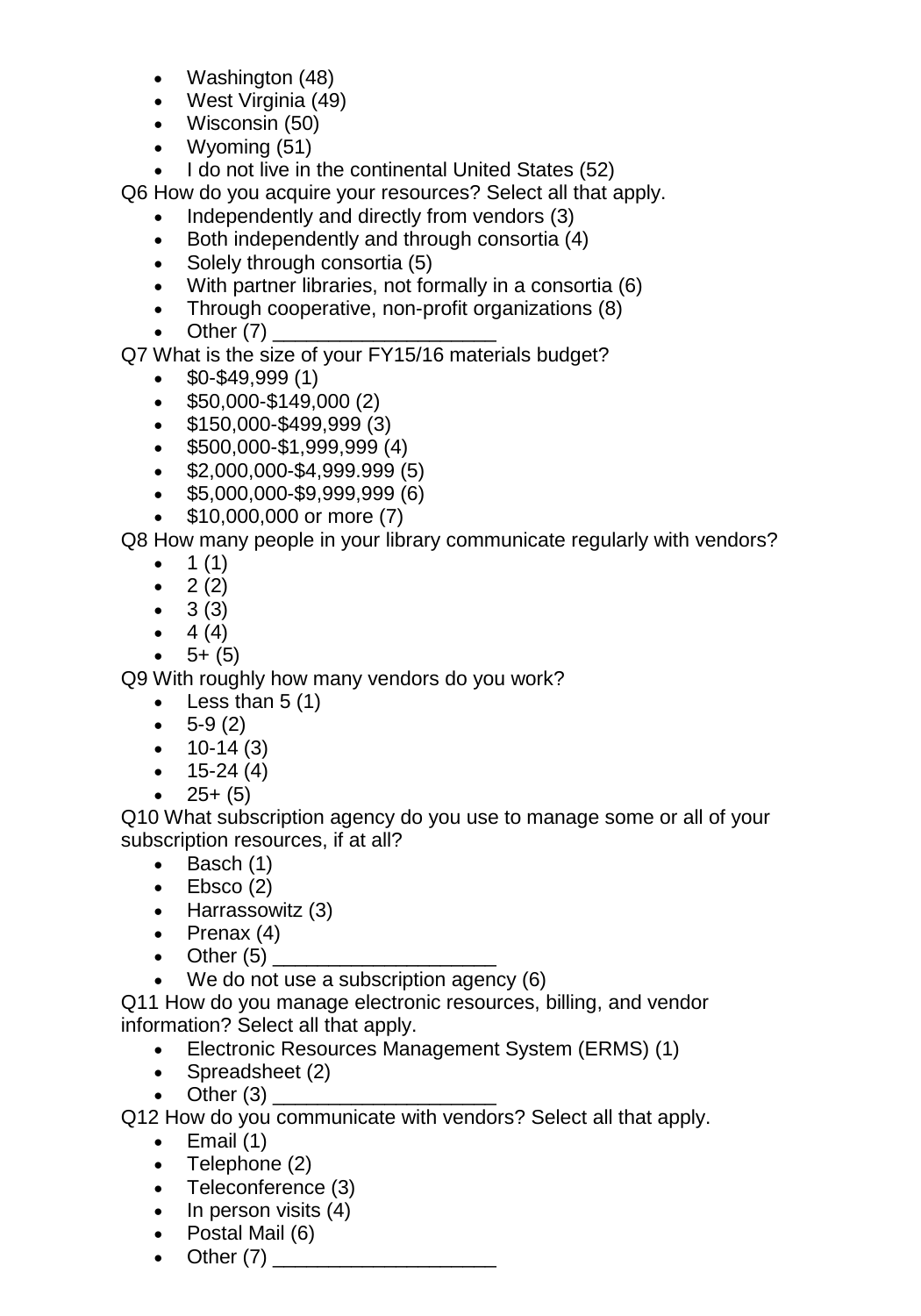Q13 Do you allow on-campus site visits from vendors?

- $\bullet$  Yes (1)
- $No(2)$

Q14 Do you meet with vendors at professional conferences?

- Yes  $(1)$
- $\bullet$  No (2)

Q15- Display this question if:

Answer If Do you allow on-campus site visits from vendors? Yes Is Selected Or

Do you meet with vendors at professional conferences? Yes Is Selected

Q15 Please rank your top priorities of what you hope to gain from your meetings with vendors (1 is most important, 6 is least). Drag to reorder.

Information about new products (1)

\_\_\_\_\_\_ Training and information for existing subscriptions (2)

Conveying library information, technology, and priorities to vendor (3)

- Socializing with vendor representative (4)
- Negotiating prices (5)
- Providing feedback to vendor on existing products and services (6) Q16- Display this question if:

Answer If Do you allow on-campus site visits from vendors? Yes Is Selected Or

Do you meet with vendors at professional conferences? Yes Is Selected

Q16 Do you explain these preferences to vendors prior to meeting with them?

- Yes  $(1)$
- $\bullet$  No  $(2)$

Q17 For each of the following, what is your most preferred form of communication?

|                                                             | Email<br>(1) | <b>Teleph</b><br>one $(2)$ | Posta<br>I mail<br>(3) | <b>Site</b><br>visit<br>(4) | Professi<br>onal<br>conferen<br>ce(5) | <b>Teleconfer</b><br>ence (6) |
|-------------------------------------------------------------|--------------|----------------------------|------------------------|-----------------------------|---------------------------------------|-------------------------------|
| Receiving<br>information<br>about new<br>resource(s)<br>(1) |              |                            |                        |                             |                                       |                               |
| Inquiring of<br>vendor<br>about new<br>resource(s)<br>(2)   |              |                            |                        |                             |                                       |                               |
| Setting up<br>resource<br>trials $(3)$                      |              |                            |                        |                             |                                       |                               |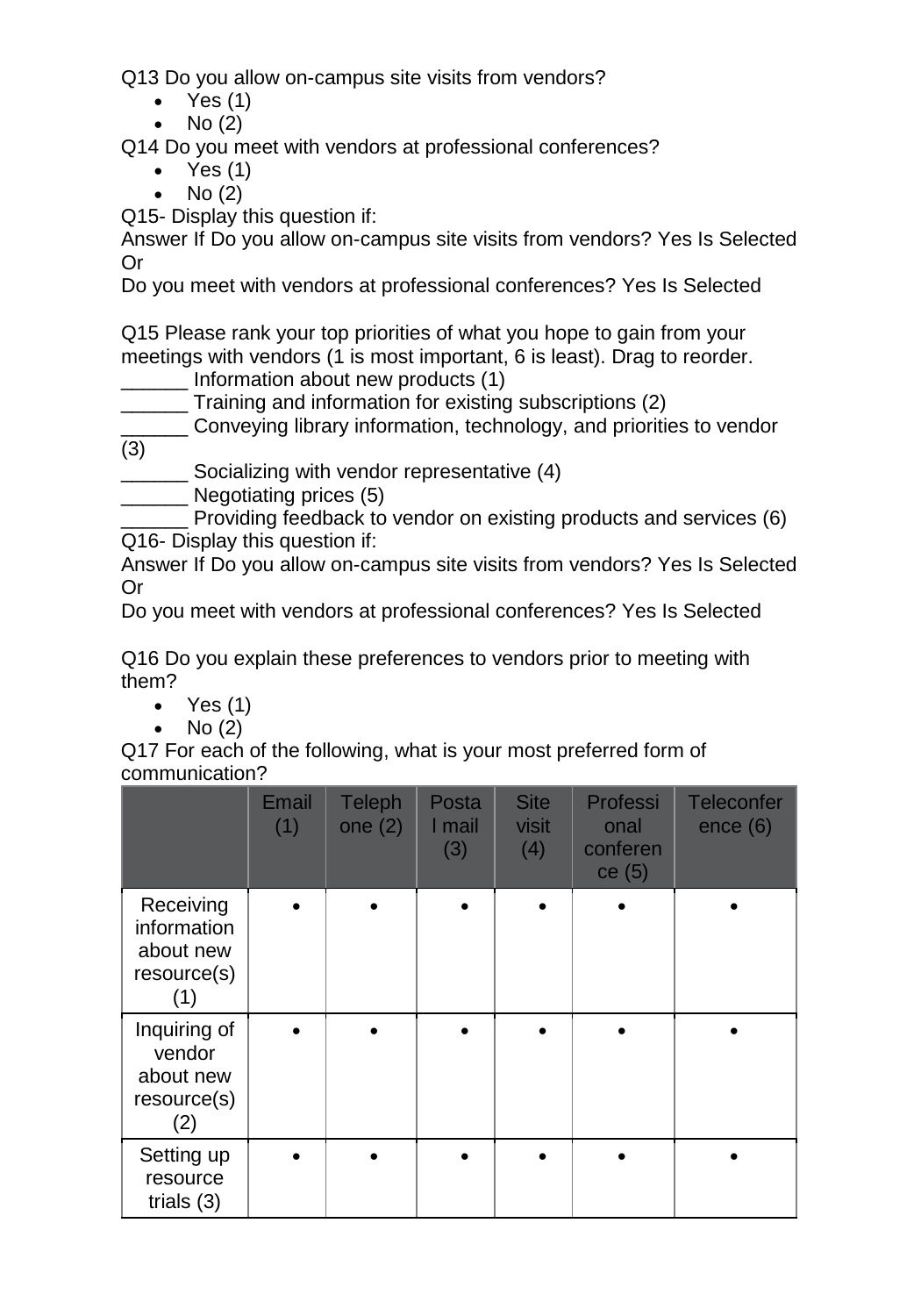| Receiving<br>new or<br>updated<br>license<br>agreement<br>s(4)                                          |  |  |  |
|---------------------------------------------------------------------------------------------------------|--|--|--|
| Troublesho<br>oting<br>access<br>problems<br>(5)                                                        |  |  |  |
| Receiving<br>an invoice<br>(6)                                                                          |  |  |  |
| Offers for<br>training<br>and<br>marketing<br>of currently<br>owned or<br>subscribed<br>products<br>(7) |  |  |  |

Q18 For each of the following, what is your least preferred form of communication?

|                                                                | Email<br>(1) | Teleph<br>one $(2)$ | Posta<br>I mail<br>(3) | <b>Site</b><br>visit<br>(4) | Professi<br>onal<br>conferen<br>ce(5) | <b>Teleconfer</b><br>ence (6) |
|----------------------------------------------------------------|--------------|---------------------|------------------------|-----------------------------|---------------------------------------|-------------------------------|
| Receiving<br>information<br>about new<br>resource(s)<br>(1)    |              |                     |                        |                             |                                       |                               |
| Inquiring of<br>vendor<br>about new<br>resource(s)<br>(2)      |              |                     |                        |                             |                                       |                               |
| Setting up<br>resource<br>trials $(3)$                         |              |                     |                        |                             |                                       |                               |
| Receiving<br>new or<br>updated<br>license<br>agreement<br>s(4) |              |                     |                        |                             |                                       |                               |